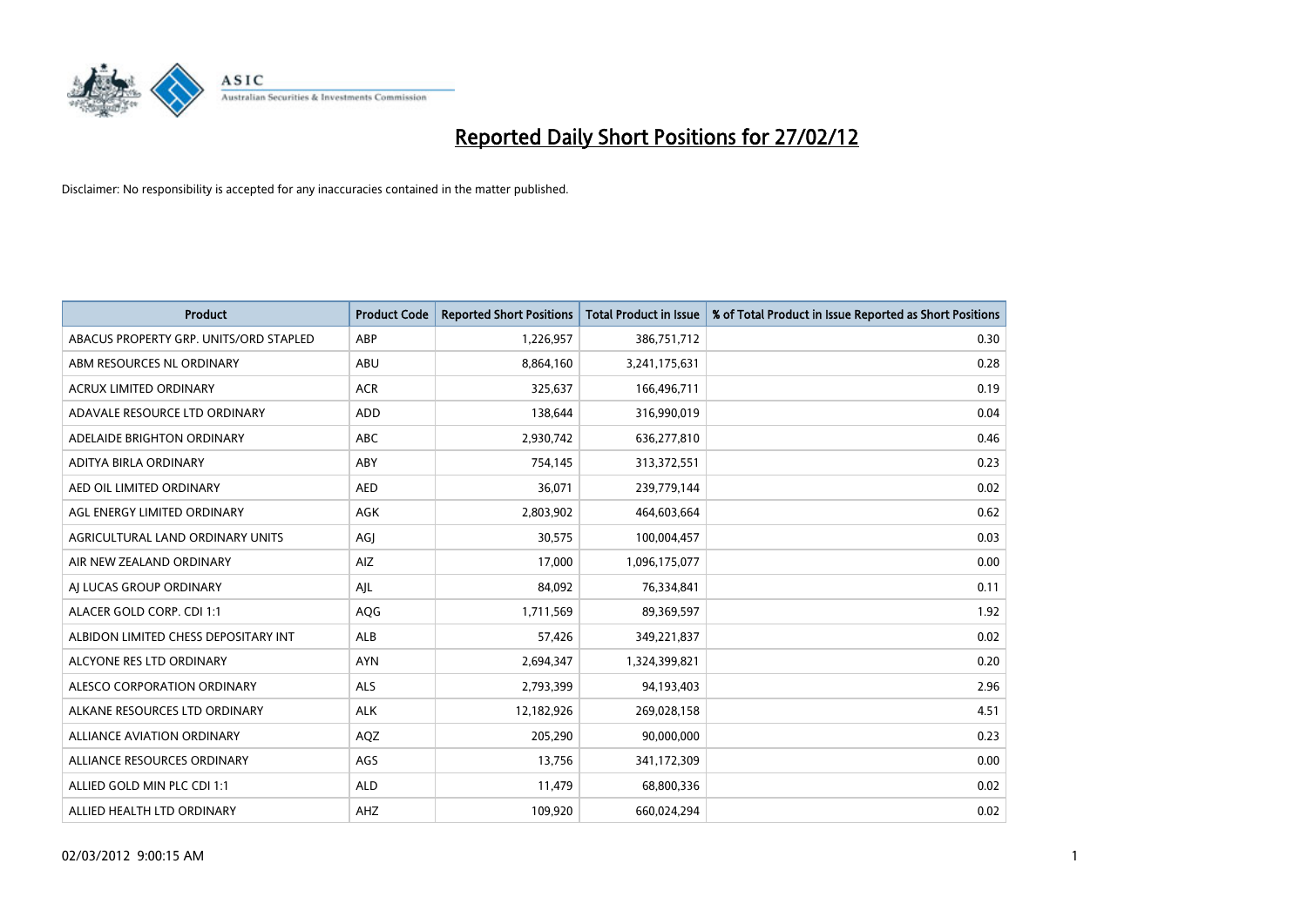

| Product                                 | <b>Product Code</b> | <b>Reported Short Positions</b> | <b>Total Product in Issue</b> | % of Total Product in Issue Reported as Short Positions |
|-----------------------------------------|---------------------|---------------------------------|-------------------------------|---------------------------------------------------------|
| ALTONA MINING LTD ORDINARY              | <b>AOH</b>          | 727,954                         | 522,091,038                   | 0.14                                                    |
| ALUMINA LIMITED ORDINARY                | <b>AWC</b>          | 39,295,931                      | 2,440,196,187                 | 1.60                                                    |
| AMADEUS ENERGY ORDINARY                 | AMU                 | 454,000                         | 274,786,018                   | 0.17                                                    |
| AMALGAMATED HOLDINGS ORDINARY           | <b>AHD</b>          | 17,764                          | 157,533,146                   | 0.01                                                    |
| AMCOR LIMITED ORDINARY                  | AMC                 | 5,136,953                       | 1,206,684,923                 | 0.41                                                    |
| AMP LIMITED ORDINARY                    | AMP                 | 9,637,447                       | 2,854,672,784                 | 0.32                                                    |
| AMPELLA MINING ORDINARY                 | <b>AMX</b>          | 1,082,105                       | 205,985,108                   | 0.52                                                    |
| ANSELL LIMITED ORDINARY                 | <b>ANN</b>          | 2,622,888                       | 130,656,668                   | 2.00                                                    |
| ANTARES ENERGY LTD ORDINARY             | AZZ                 | 147,021                         | 260,000,000                   | 0.06                                                    |
| ANZ BANKING GRP LTD ORDINARY            | ANZ                 | 17,738,673                      | 2,679,126,626                 | 0.63                                                    |
| APA GROUP STAPLED SECURITIES            | APA                 | 16,527,484                      | 639,334,625                   | 2.60                                                    |
| APEX MINERALS NL ORDINARY               | AXM                 | 885,146                         | 5,550,243,713                 | 0.02                                                    |
| APN EUROPEAN RETAIL UNITS STAPLED SEC.  | <b>AEZ</b>          | 11,832                          | 544,910,660                   | 0.00                                                    |
| APN NEWS & MEDIA ORDINARY               | <b>APN</b>          | 25,500,072                      | 630,211,415                   | 4.04                                                    |
| AQUARIUS PLATINUM. ORDINARY             | <b>AOP</b>          | 5,283,994                       | 470,312,578                   | 1.09                                                    |
| AQUILA RESOURCES ORDINARY               | <b>AQA</b>          | 5,188,203                       | 411,804,442                   | 1.25                                                    |
| ARAFURA RESOURCE LTD ORDINARY           | ARU                 | 11,980,026                      | 367,980,342                   | 3.24                                                    |
| ARB CORPORATION ORDINARY                | ARP                 | 15,893                          | 72,481,302                    | 0.01                                                    |
| ARDENT LEISURE GROUP STAPLED SECURITIES | AAD                 | 419,067                         | 324,236,390                   | 0.13                                                    |
| ARISTOCRAT LEISURE ORDINARY             | ALL                 | 19,282,789                      | 543,181,024                   | 3.56                                                    |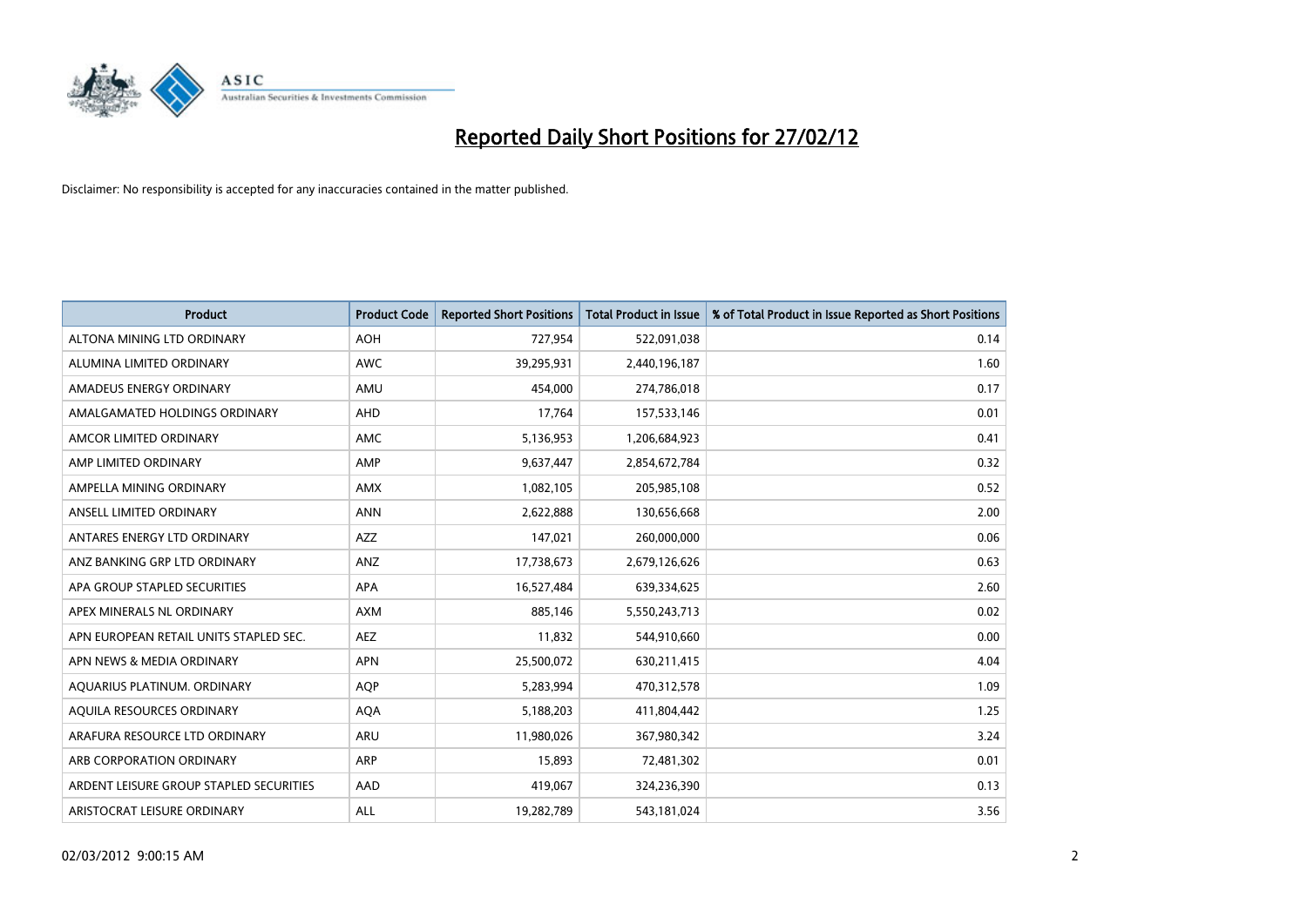

| <b>Product</b>                          | <b>Product Code</b> | <b>Reported Short Positions</b> | <b>Total Product in Issue</b> | % of Total Product in Issue Reported as Short Positions |
|-----------------------------------------|---------------------|---------------------------------|-------------------------------|---------------------------------------------------------|
| ASCIANO LIMITED ORDINARY                | <b>AIO</b>          | 5,483,176                       | 975,385,664                   | 0.54                                                    |
| ASG GROUP LIMITED ORDINARY              | ASZ                 | 167,319                         | 171,456,889                   | 0.10                                                    |
| ASPEN GROUP ORD/UNITS STAPLED           | <b>APZ</b>          | 1,201,706                       | 596,206,393                   | 0.20                                                    |
| ASPIRE MINING LTD ORDINARY              | <b>AKM</b>          | 482,536                         | 620,594,556                   | 0.07                                                    |
| <b>ASTON RES LTD ORDINARY</b>           | <b>AZT</b>          | 1,061,814                       | 204,668,861                   | 0.51                                                    |
| ASTRO JAP PROP GROUP STAPLED SECURITIES | AJA                 | 58,533                          | 58,445,002                    | 0.09                                                    |
| ASX LIMITED ORDINARY                    | <b>ASX</b>          | 2,673,234                       | 175,136,729                   | 1.52                                                    |
| ATLAS IRON LIMITED ORDINARY             | <b>AGO</b>          | 15,226,711                      | 894,859,560                   | 1.68                                                    |
| <b>AURORA OIL &amp; GAS ORDINARY</b>    | <b>AUT</b>          | 6,572,770                       | 411,655,343                   | 1.61                                                    |
| AUSDRILL LIMITED ORDINARY               | ASL                 | 693,619                         | 303,288,155                   | 0.22                                                    |
| AUSENCO LIMITED ORDINARY                | AAX                 | 1,331,563                       | 123,258,843                   | 1.09                                                    |
| <b>AUSTAL LIMITED ORDINARY</b>          | ASB                 | 388,594                         | 188,069,638                   | 0.20                                                    |
| <b>AUSTAR UNITED ORDINARY</b>           | <b>AUN</b>          | 13,163,629                      | 1,271,505,737                 | 1.02                                                    |
| AUSTBROKERS HOLDINGS ORDINARY           | <b>AUB</b>          | 2                               | 55,545,576                    | 0.00                                                    |
| AUSTIN ENGINEERING ORDINARY             | ANG                 | 19,896                          | 72,314,403                    | 0.02                                                    |
| <b>AUSTRALAND ASSETS ASSETS</b>         | <b>AAZPB</b>        | 1,168                           | 2,750,000                     | 0.04                                                    |
| AUSTRALAND PROPERTY STAPLED SECURITY    | <b>ALZ</b>          | 1,217,692                       | 576,846,597                   | 0.21                                                    |
| AUSTRALIAN AGRICULT, ORDINARY           | AAC                 | 913,457                         | 312,861,135                   | 0.28                                                    |
| <b>AUSTRALIAN EDUCATION UNITS</b>       | <b>AEU</b>          | 625,000                         | 175,465,397                   | 0.36                                                    |
| AUSTRALIAN INFRASTR. UNITS/ORDINARY     | <b>AIX</b>          | 12,674,663                      | 620,733,944                   | 2.04                                                    |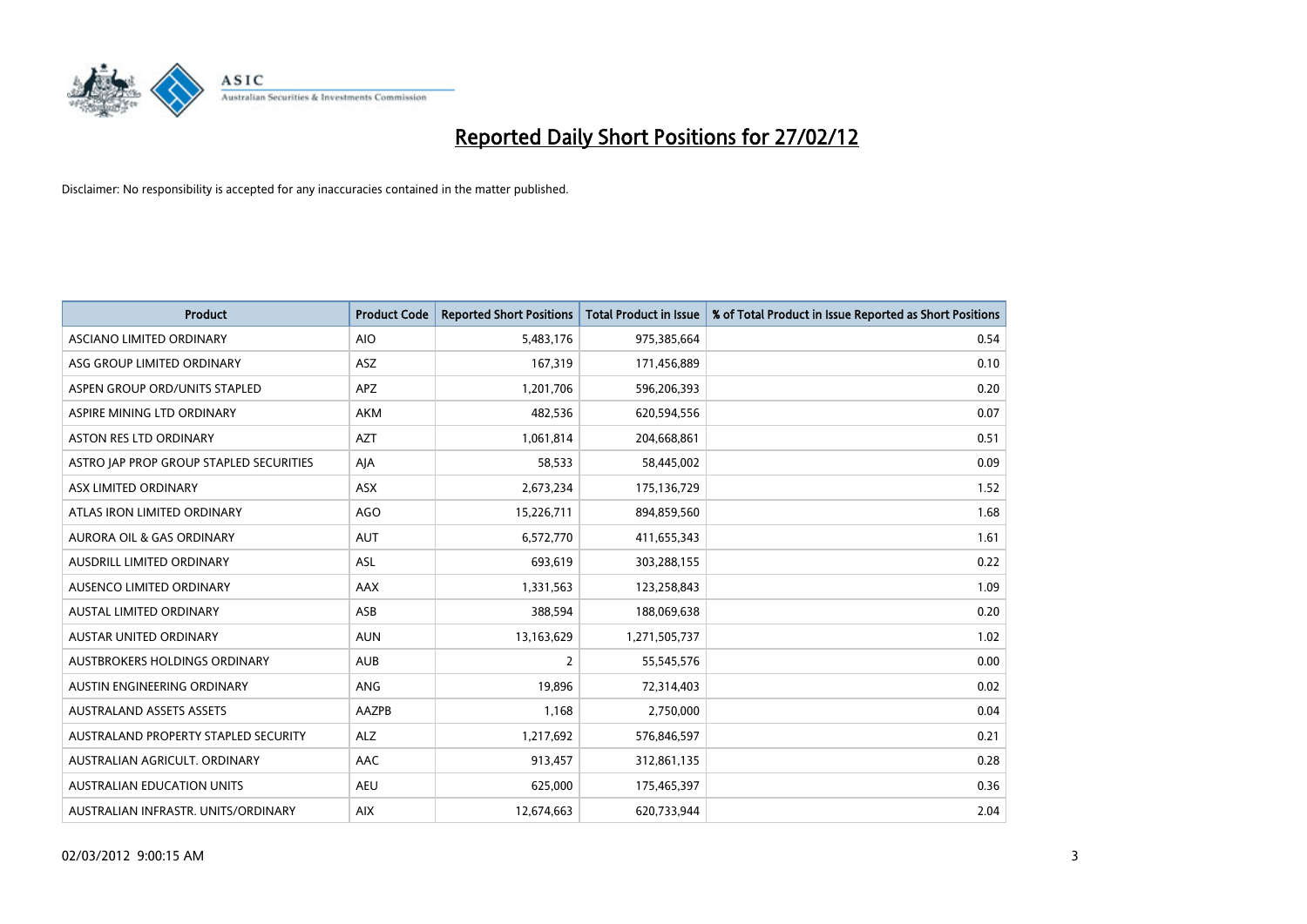

| <b>Product</b>                       | <b>Product Code</b> | <b>Reported Short Positions</b> | <b>Total Product in Issue</b> | % of Total Product in Issue Reported as Short Positions |
|--------------------------------------|---------------------|---------------------------------|-------------------------------|---------------------------------------------------------|
| AUSTRALIAN MINES LTD ORDINARY        | <b>AUZ</b>          | 1,400,000                       | 636,910,317                   | 0.22                                                    |
| AUSTRALIAN PHARM. ORDINARY           | API                 | 293,492                         | 488,115,883                   | 0.06                                                    |
| <b>AUTOMOTIVE HOLDINGS ORDINARY</b>  | AHE                 | 9,629                           | 260,579,682                   | 0.00                                                    |
| AVEXA LIMITED ORDINARY               | <b>AVX</b>          | 243,657                         | 847,688,779                   | 0.03                                                    |
| AWE LIMITED ORDINARY                 | <b>AWE</b>          | 1,975,591                       | 521,871,941                   | 0.38                                                    |
| AZIMUTH RES LTD ORDINARY             | <b>AZH</b>          | 59,650                          | 392,600,724                   | 0.02                                                    |
| AZUMAH RESOURCES ORDINARY            | AZM                 | 3,498,139                       | 282,020,356                   | 1.25                                                    |
| BANDANNA ENERGY ORDINARY             | <b>BND</b>          | 2,891,876                       | 528,481,199                   | 0.54                                                    |
| BANK OF QUEENSLAND. ORDINARY         | <b>BOQ</b>          | 7,496,982                       | 229,598,329                   | 3.27                                                    |
| <b>BASE RES LIMITED ORDINARY</b>     | <b>BSE</b>          | 999,012                         | 460,440,029                   | 0.22                                                    |
| BATHURST RESOURCES ORDINARY          | <b>BTU</b>          | 8,540,266                       | 692,447,997                   | 1.24                                                    |
| <b>BAUXITE RESOURCE LTD ORDINARY</b> | <b>BAU</b>          | 12,000                          | 235,379,896                   | 0.01                                                    |
| <b>BC IRON LIMITED ORDINARY</b>      | <b>BCI</b>          | 295,475                         | 103,711,000                   | 0.28                                                    |
| BEACH ENERGY LIMITED ORDINARY        | <b>BPT</b>          | 19,041,746                      | 1,112,199,119                 | 1.72                                                    |
| BEADELL RESOURCE LTD ORDINARY        | <b>BDR</b>          | 4,366,031                       | 657,906,946                   | 0.67                                                    |
| BENDIGO AND ADELAIDE ORDINARY        | <b>BEN</b>          | 5,410,872                       | 384,372,554                   | 1.39                                                    |
| BERKELEY RESOURCES ORDINARY          | <b>BKY</b>          | 179,238                         | 174,298,273                   | 0.10                                                    |
| BETASHARES ASX RES ETF UNITS         | <b>ORE</b>          | 94,330                          | 4,220,217                     | 2.24                                                    |
| <b>BHP BILLITON LIMITED ORDINARY</b> | <b>BHP</b>          | 20,864,788                      | 3,211,691,105                 | 0.64                                                    |
| <b>BILLABONG ORDINARY</b>            | <b>BBG</b>          | 24,501,327                      | 255,102,103                   | 9.56                                                    |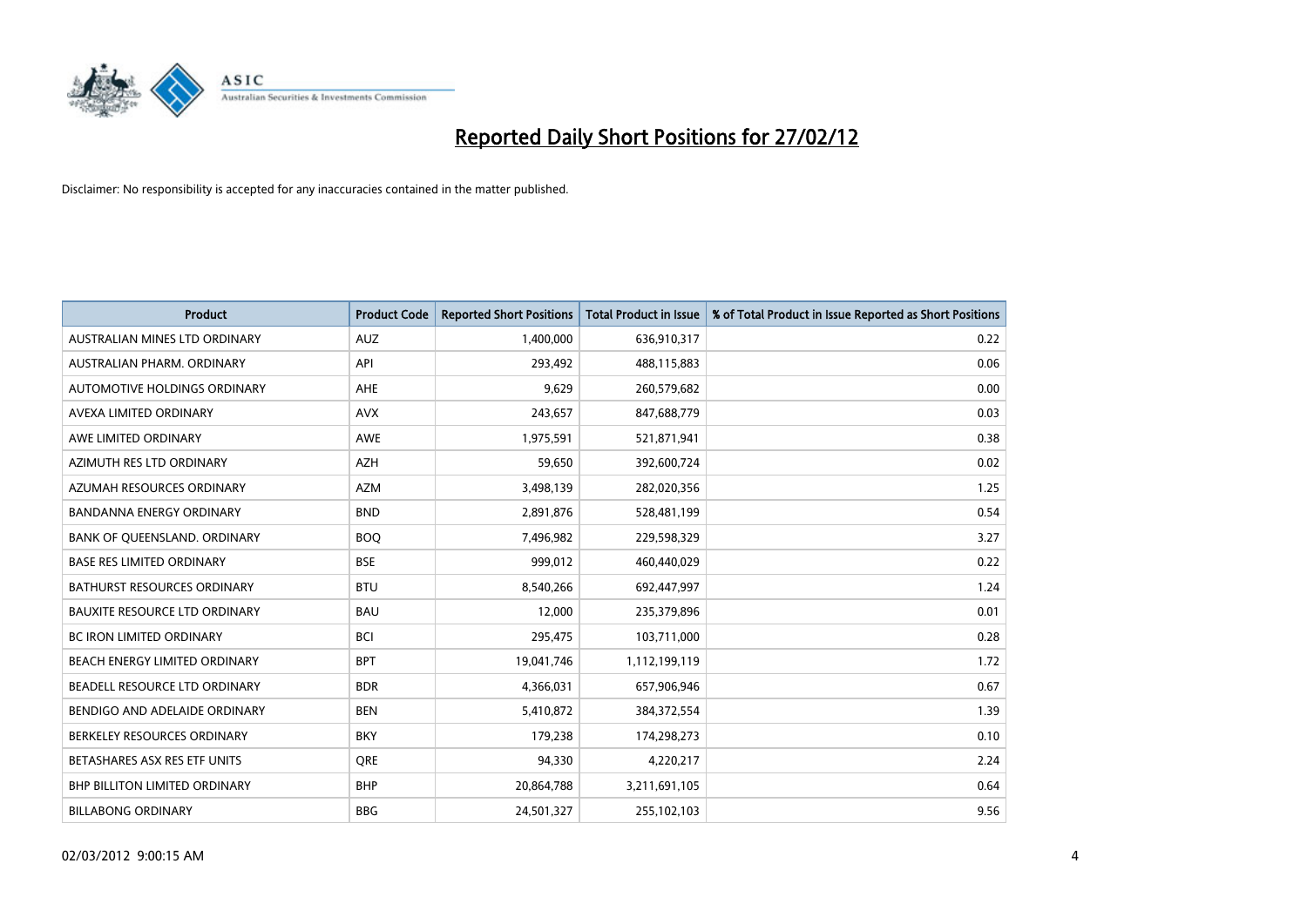

| <b>Product</b>                       | <b>Product Code</b> | <b>Reported Short Positions</b> | <b>Total Product in Issue</b> | % of Total Product in Issue Reported as Short Positions |
|--------------------------------------|---------------------|---------------------------------|-------------------------------|---------------------------------------------------------|
| <b>BIOTA HOLDINGS ORDINARY</b>       | <b>BTA</b>          | 1,830,507                       | 181,703,711                   | 0.99                                                    |
| <b>BISALLOY STEEL ORDINARY</b>       | <b>BIS</b>          | 84,480                          | 43,291,509                    | 0.20                                                    |
| BKI INVESTMENT LTD ORDINARY          | BKI                 | 508                             | 425,549,573                   | 0.00                                                    |
| <b>BLACKTHORN RESOURCES ORDINARY</b> | <b>BTR</b>          | 35,848                          | 122,918,000                   | 0.03                                                    |
| BLUESCOPE STEEL LTD ORDINARY         | <b>BSL</b>          | 35, 357, 735                    | 3,349,185,247                 | 1.05                                                    |
| <b>BOART LONGYEAR ORDINARY</b>       | <b>BLY</b>          | 6,164,082                       | 461,163,412                   | 1.35                                                    |
| <b>BOOM LOGISTICS ORDINARY</b>       | <b>BOL</b>          | 352,835                         | 468,663,585                   | 0.07                                                    |
| BORAL LIMITED, ORDINARY              | <b>BLD</b>          | 30,320,977                      | 744,729,957                   | 4.05                                                    |
| BOTSWANA METALS LTD ORDINARY         | <b>BML</b>          | 7,000                           | 143,717,013                   | 0.00                                                    |
| <b>BRADKEN LIMITED ORDINARY</b>      | <b>BKN</b>          | 4,713,009                       | 166,624,800                   | 2.84                                                    |
| <b>BRAMBLES LIMITED ORDINARY</b>     | <b>BXB</b>          | 14,889,970                      | 1,480,393,689                 | 1.00                                                    |
| <b>BREVILLE GROUP LTD ORDINARY</b>   | <b>BRG</b>          | 2,739                           | 130,095,322                   | 0.00                                                    |
| <b>BRICKWORKS LIMITED ORDINARY</b>   | <b>BKW</b>          | 15,215                          | 147,567,333                   | 0.01                                                    |
| <b>BROCKMAN RESOURCES ORDINARY</b>   | <b>BRM</b>          | 145,754                         | 144,853,151                   | 0.09                                                    |
| BT INVESTMENT MNGMNT ORDINARY        | <b>BTT</b>          | 135,625                         | 267,906,977                   | 0.05                                                    |
| <b>BURU ENERGY ORDINARY</b>          | <b>BRU</b>          | 6,305,755                       | 234,204,477                   | 2.69                                                    |
| <b>BWP TRUST ORDINARY UNITS</b>      | <b>BWP</b>          | 516,494                         | 520,012,793                   | 0.09                                                    |
| <b>CABCHARGE AUSTRALIA ORDINARY</b>  | CAB                 | 564,482                         | 120,437,014                   | 0.46                                                    |
| CALTEX AUSTRALIA ORDINARY            | <b>CTX</b>          | 5,945,570                       | 270,000,000                   | 2.18                                                    |
| <b>CAMPBELL BROTHERS ORDINARY</b>    | <b>CPB</b>          | 1,243,656                       | 67,503,411                    | 1.84                                                    |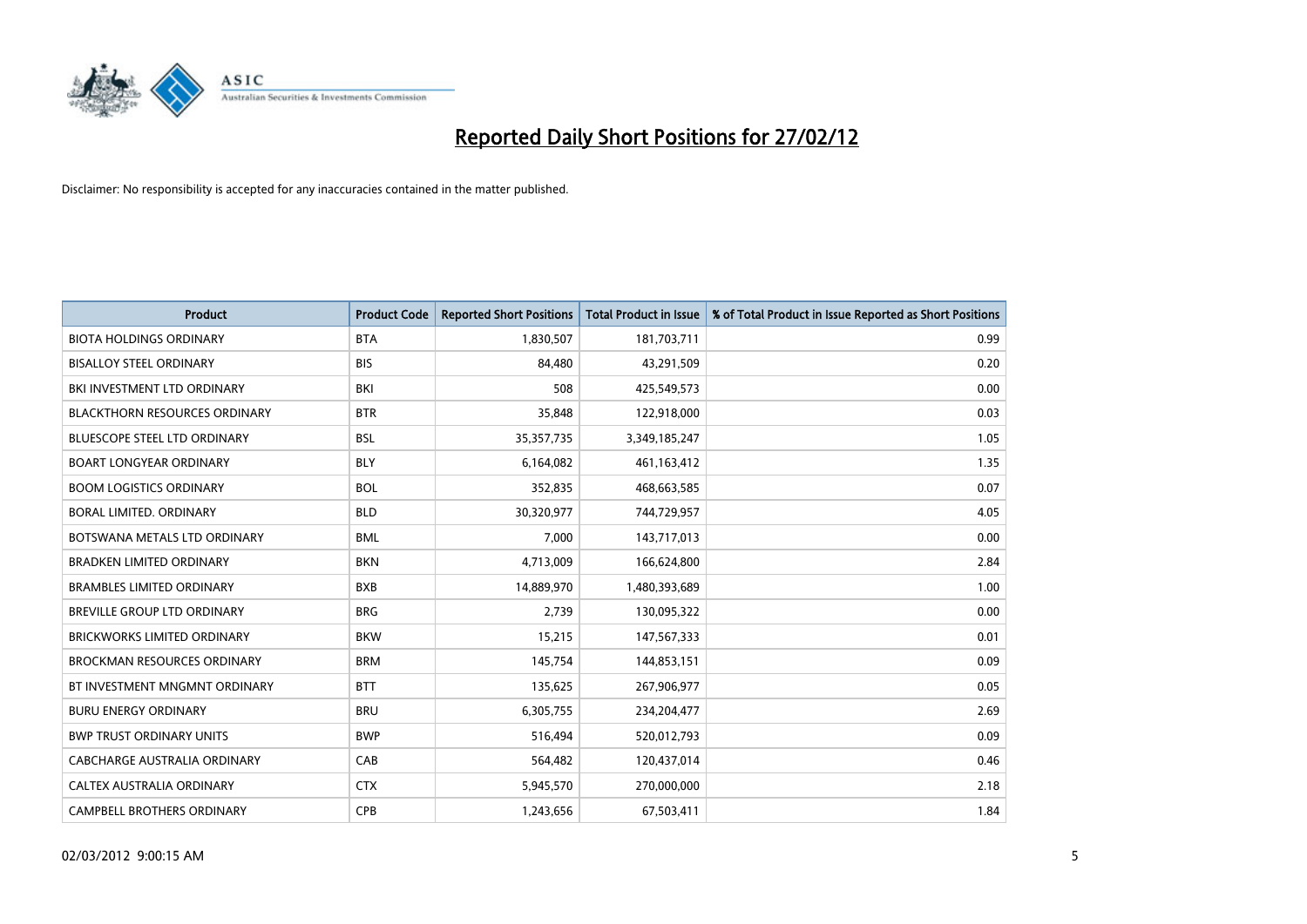

| <b>Product</b>                                | <b>Product Code</b> | <b>Reported Short Positions</b> | <b>Total Product in Issue</b> | % of Total Product in Issue Reported as Short Positions |
|-----------------------------------------------|---------------------|---------------------------------|-------------------------------|---------------------------------------------------------|
| CAPE LAMBERT RES LTD ORDINARY                 | <b>CFE</b>          | 522,632                         | 689,108,792                   | 0.06                                                    |
| CAR PARK TECH LTD ORDINARY                    | <b>CPZ</b>          | 90,000                          | 135,358,602                   | 0.07                                                    |
| CARABELLA RES LTD ORDINARY                    | <b>CLR</b>          | 42,306                          | 133,642,797                   | 0.03                                                    |
| <b>CARBON ENERGY ORDINARY</b>                 | <b>CNX</b>          | 324,045                         | 768,960,293                   | 0.04                                                    |
| CARDNO LIMITED ORDINARY                       | CDD                 | 1,081,240                       | 123,929,154                   | 0.86                                                    |
| <b>CARDNO LIMITED RIGHTS 29-FEB-12</b>        | <b>CDDR</b>         | 3,489                           | 13,565,067                    | 0.02                                                    |
| CARNARVON PETROLEUM ORDINARY                  | <b>CVN</b>          | 746.005                         | 694,594,634                   | 0.10                                                    |
| <b>CARNEGIE WAVE ENERGY ORDINARY</b>          | <b>CWE</b>          | 83,000                          | 1,021,487,627                 | 0.01                                                    |
| <b>CARPATHIAN RESOURCES ORDINARY</b>          | <b>CPN</b>          | 75,000                          | 304,535,101                   | 0.02                                                    |
| CARPENTARIA EXP. LTD ORDINARY                 | CAP                 | 9,777                           | 98,991,301                    | 0.01                                                    |
| CARSALES.COM LTD ORDINARY                     | <b>CRZ</b>          | 14,046,742                      | 233,264,223                   | 6.00                                                    |
| <b>CASH CONVERTERS ORDINARY</b>               | CCV                 | 126,371                         | 379,761,025                   | 0.03                                                    |
| <b>CASPIAN OIL &amp; GAS ORDINARY</b>         | CIG                 | 50,000                          | 1,331,500,513                 | 0.00                                                    |
| <b>CELLNET GROUP ORDINARY</b>                 | <b>CLT</b>          | 1,342                           | 59,570,111                    | 0.00                                                    |
| CENTRAL PETROLEUM ORDINARY                    | <b>CTP</b>          | 11,455                          | 1,253,376,265                 | 0.00                                                    |
| <b>CENTRO PROPERTIES UNITS/ORD STAPLED</b>    | <b>CNP</b>          | 2,537                           | 972,414,514                   | 0.00                                                    |
| CENTRO RETAIL AUST ORD/UNIT STAPLED SEC       | <b>CRF</b>          | 245,017                         | 1,340,723,189                 | 0.01                                                    |
| <b>CENTRO RETAIL GROUP STAPLED SECURITIES</b> | <b>CER</b>          | 452.940                         | 2,286,399,424                 | 0.02                                                    |
| <b>CERAMIC FUEL CELLS ORDINARY</b>            | <b>CFU</b>          | 1,030,811                       | 1,366,298,863                 | 0.08                                                    |
| CERRO RESOURCES NL ORDINARY                   | CJO                 | 16                              | 748,768,606                   | 0.00                                                    |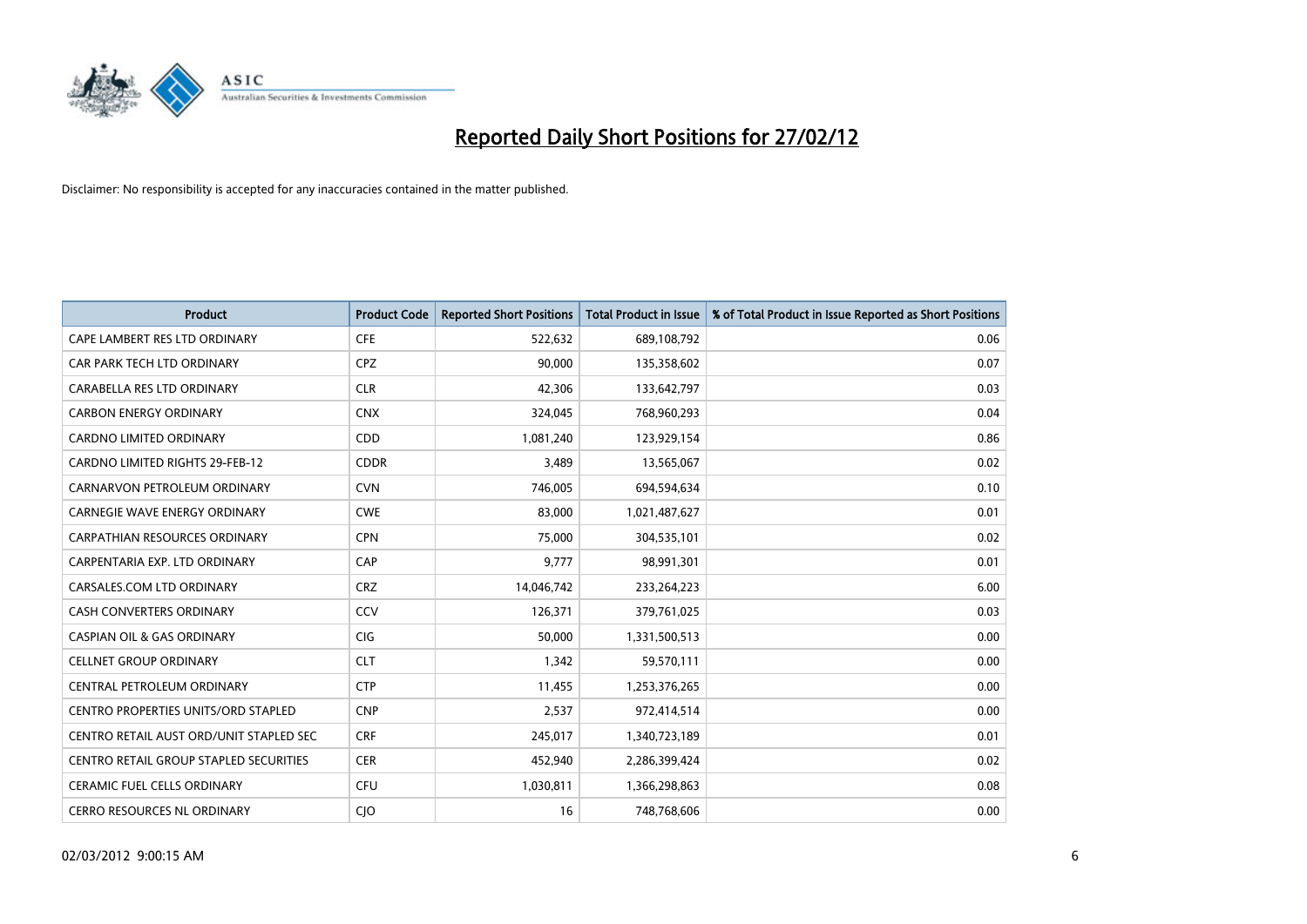

| <b>Product</b>                           | <b>Product Code</b> | <b>Reported Short Positions</b> | <b>Total Product in Issue</b> | % of Total Product in Issue Reported as Short Positions |
|------------------------------------------|---------------------|---------------------------------|-------------------------------|---------------------------------------------------------|
| <b>CFS RETAIL PROPERTY UNITS</b>         | <b>CFX</b>          | 74,254,276                      | 2,839,591,911                 | 2.61                                                    |
| CGA MINING LIMITED ORDINARY              | CGX                 | 28,579                          | 334,725,726                   | 0.01                                                    |
| CHALLENGER DIV.PRO. STAPLED UNITS        | CDI                 | 108,017                         | 883,903,667                   | 0.00                                                    |
| <b>CHALLENGER INFRAST, STAPLED UNITS</b> | <b>CIF</b>          | 176,167                         | 316,223,785                   | 0.05                                                    |
| <b>CHALLENGER LIMITED ORDINARY</b>       | <b>CGF</b>          | 5,596,686                       | 552,169,544                   | 1.01                                                    |
| CHANDLER MACLEOD LTD ORDINARY            | <b>CMG</b>          | 11,970                          | 466,466,720                   | 0.00                                                    |
| CHARTER HALL GROUP STAPLED US PROHIBIT.  | <b>CHC</b>          | 182,058                         | 308,092,325                   | 0.06                                                    |
| <b>CHARTER HALL OFFICE UNIT</b>          | CQO                 | 6,573,412                       | 493,319,730                   | 1.32                                                    |
| <b>CHARTER HALL RETAIL UNITS</b>         | <b>COR</b>          | 746,582                         | 299,628,571                   | 0.26                                                    |
| <b>CHORUS LIMITED ORDINARY</b>           | <b>CNU</b>          | 1,460,983                       | 385,082,123                   | 0.38                                                    |
| CITIGOLD CORP LTD ORDINARY               | <b>CTO</b>          | 1,682,665                       | 1,105,078,301                 | 0.15                                                    |
| CLINUVEL PHARMACEUT, ORDINARY            | <b>CUV</b>          | 4,127                           | 30,856,956                    | 0.01                                                    |
| <b>CLOUGH LIMITED ORDINARY</b>           | <b>CLO</b>          | 291,159                         | 769,716,269                   | 0.03                                                    |
| COAL OF AFRICA LTD ORDINARY              | <b>CZA</b>          | 87,591                          | 662,484,573                   | 0.01                                                    |
| <b>COALSPUR MINES LTD ORDINARY</b>       | <b>CPL</b>          | 2,095,484                       | 620,659,899                   | 0.32                                                    |
| COCA-COLA AMATIL ORDINARY                | <b>CCL</b>          | 10,086,746                      | 759,567,552                   | 1.30                                                    |
| <b>COCHLEAR LIMITED ORDINARY</b>         | <b>COH</b>          | 4,888,557                       | 56,922,933                    | 8.60                                                    |
| <b>COCKATOO COAL ORDINARY</b>            | <b>COK</b>          | 7,613,409                       | 1,016,196,908                 | 0.76                                                    |
| <b>COKAL LTD ORDINARY</b>                | <b>CKA</b>          | 542,815                         | 410,786,892                   | 0.13                                                    |
| <b>COLLINS FOODS LTD ORDINARY</b>        | <b>CKF</b>          | 23,670                          | 93,000,003                    | 0.03                                                    |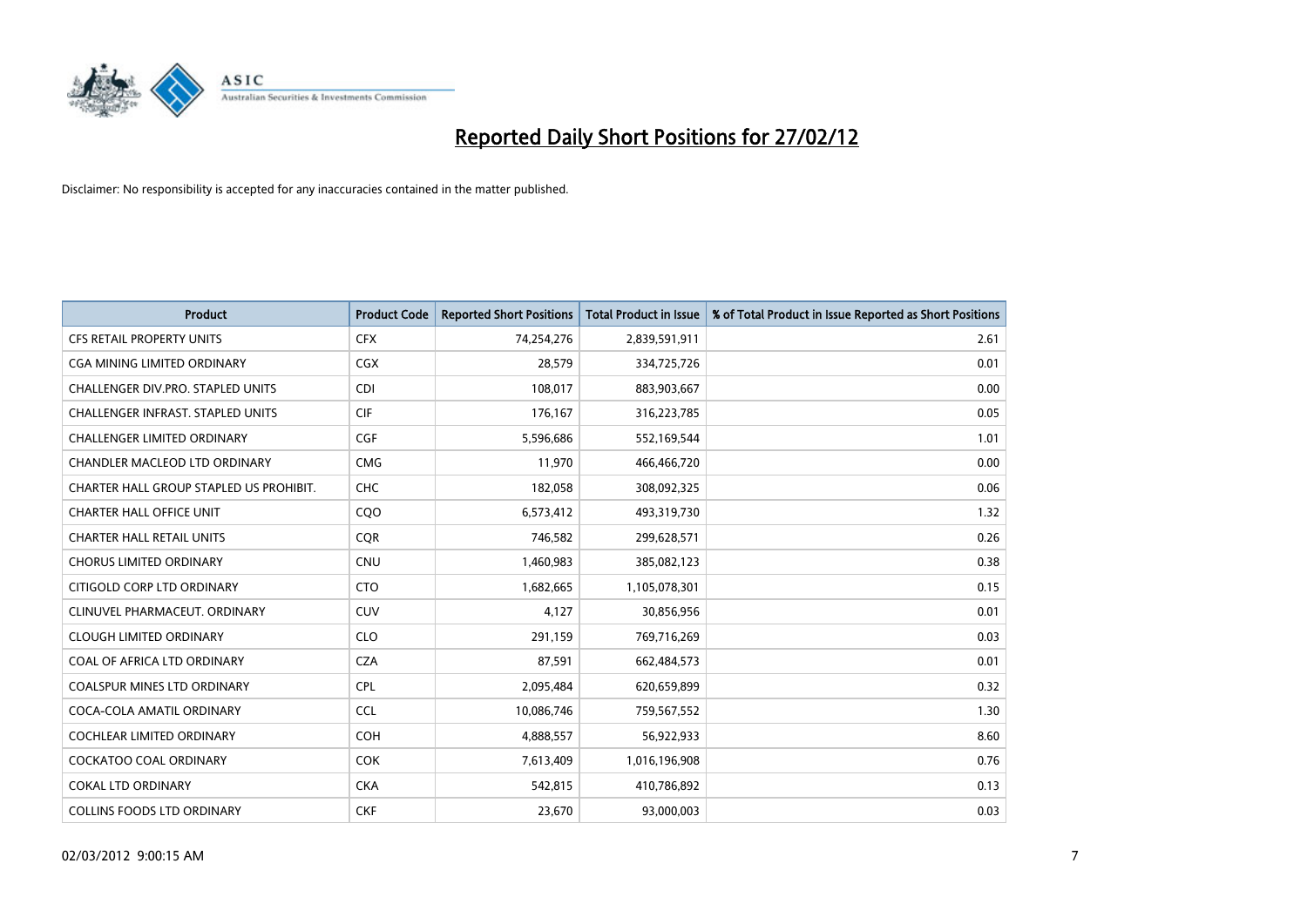

| <b>Product</b>                          | <b>Product Code</b> | <b>Reported Short Positions</b> | <b>Total Product in Issue</b> | % of Total Product in Issue Reported as Short Positions |
|-----------------------------------------|---------------------|---------------------------------|-------------------------------|---------------------------------------------------------|
| COMMONWEALTH BANK, ORDINARY             | <b>CBA</b>          | 32,447,645                      | 1,581,280,593                 | 2.02                                                    |
| <b>COMMONWEALTH PROP ORDINARY UNITS</b> | <b>CPA</b>          | 26,042,346                      | 2,389,601,065                 | 1.09                                                    |
| <b>COMPASS RESOURCES ORDINARY</b>       | <b>CMR</b>          | 63,000                          | 1,403,744,100                 | 0.00                                                    |
| COMPUTERSHARE LTD ORDINARY              | <b>CPU</b>          | 7,019,348                       | 555,664,059                   | 1.24                                                    |
| CONSOLIDATED MEDIA, ORDINARY            | <b>CMI</b>          | 1,076,282                       | 561,834,996                   | 0.18                                                    |
| CONTANGO MICROCAP ORDINARY              | <b>CTN</b>          | 7,500                           | 147,467,406                   | 0.01                                                    |
| CONTINENTAL COAL LTD ORDINARY           | <b>CCC</b>          | 290,466                         | 399,224,054                   | 0.07                                                    |
| <b>COOPER ENERGY LTD ORDINARY</b>       | <b>COE</b>          | 89,539                          | 292,791,528                   | 0.03                                                    |
| COPPER STRIKE LTD ORDINARY              | <b>CSE</b>          | 714                             | 106,844,810                   | 0.00                                                    |
| <b>CORDLIFE LIMITED ORDINARY</b>        | CBB                 | $\mathbf{1}$                    | 150,887,354                   | 0.00                                                    |
| <b>CREDIT CORP GROUP ORDINARY</b>       | CCP                 | 11,767                          | 45,571,114                    | 0.03                                                    |
| <b>CROMWELL PROP STAPLED SECURITIES</b> | <b>CMW</b>          | 567,525                         | 1,113,187,895                 | 0.05                                                    |
| <b>CROWN LIMITED ORDINARY</b>           | <b>CWN</b>          | 6,995,135                       | 728,394,185                   | 0.97                                                    |
| <b>CSG LIMITED ORDINARY</b>             | CSV                 | 1,177,064                       | 282,567,499                   | 0.42                                                    |
| <b>CSL LIMITED ORDINARY</b>             | <b>CSL</b>          | 6,664,441                       | 519,371,923                   | 1.26                                                    |
| <b>CSR LIMITED ORDINARY</b>             | <b>CSR</b>          | 27,317,781                      | 506,000,315                   | 5.40                                                    |
| <b>CUDECO LIMITED ORDINARY</b>          | CDU                 | 3,147,859                       | 160,018,572                   | 1.97                                                    |
| CUE ENERGY RESOURCE ORDINARY            | <b>CUE</b>          | 1,544,295                       | 695,153,053                   | 0.22                                                    |
| <b>CUSTOMERS LIMITED ORDINARY</b>       | <b>CUS</b>          | 21,945                          | 134,869,357                   | 0.01                                                    |
| DART ENERGY LTD ORDINARY                | <b>DTE</b>          | 8,333,375                       | 734,931,470                   | 1.13                                                    |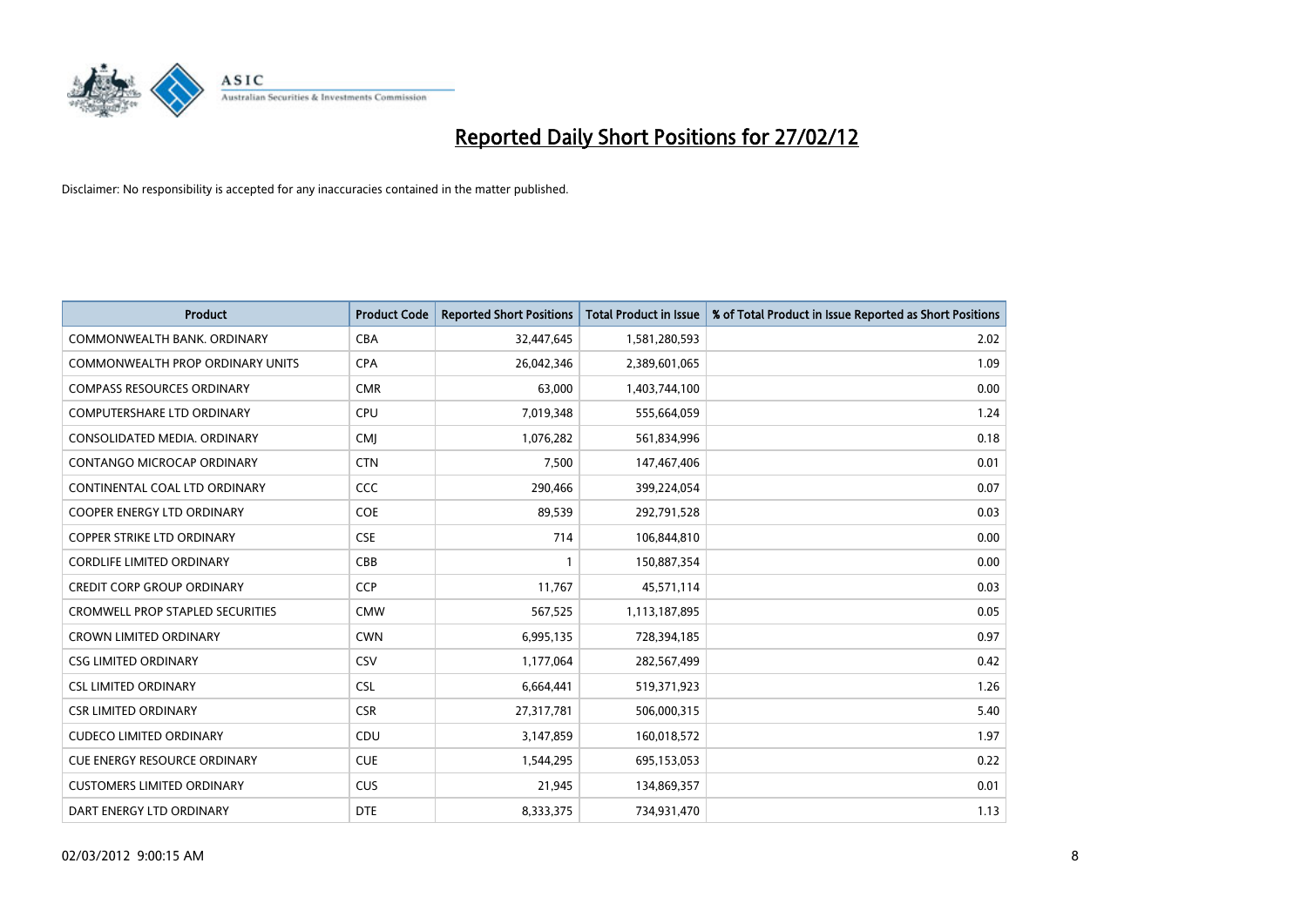

| <b>Product</b>                     | <b>Product Code</b> | <b>Reported Short Positions</b> | <b>Total Product in Issue</b> | % of Total Product in Issue Reported as Short Positions |
|------------------------------------|---------------------|---------------------------------|-------------------------------|---------------------------------------------------------|
| DAVID JONES LIMITED ORDINARY       | <b>DJS</b>          | 56,940,244                      | 524,940,325                   | 10.83                                                   |
| DECMIL GROUP LIMITED ORDINARY      | <b>DCG</b>          | 104,227                         | 165,692,757                   | 0.06                                                    |
| DEEP YELLOW LIMITED ORDINARY       | <b>DYL</b>          | 65,544                          | 1,128,736,403                 | 0.01                                                    |
| DEVINE LIMITED ORDINARY            | <b>DVN</b>          | 1,011                           | 158,730,556                   | 0.00                                                    |
| DEXUS PROPERTY GROUP STAPLED UNITS | <b>DXS</b>          | 18,558,979                      | 4,839,024,176                 | 0.37                                                    |
| DISCOVERY METALS LTD ORDINARY      | <b>DML</b>          | 6,878,988                       | 442,128,231                   | 1.55                                                    |
| DOMINO PIZZA ENTERPR ORDINARY      | <b>DMP</b>          | 747,515                         | 69,899,674                    | 1.07                                                    |
| DOWNER EDI LIMITED ORDINARY        | <b>DOW</b>          | 5,964,141                       | 429,100,296                   | 1.39                                                    |
| DRILLSEARCH ENERGY ORDINARY        | <b>DLS</b>          | 614,816                         | 336,799,196                   | 0.18                                                    |
| DUET GROUP STAPLED US PROHIBIT.    | <b>DUE</b>          | 14,257,571                      | 1,109,831,386                 | 1.29                                                    |
| DULUXGROUP LIMITED ORDINARY        | <b>DLX</b>          | 8,856,629                       | 367,456,259                   | 2.38                                                    |
| ECHO ENTERTAINMENT ORDINARY        | <b>EGP</b>          | 6,608,773                       | 688,019,737                   | 0.95                                                    |
| ELDERS LIMITED ORDINARY            | <b>ELD</b>          | 13,612,032                      | 448,598,480                   | 3.04                                                    |
| ELDORADO GOLD CORP CDI 1:1         | EAU                 | 38,454                          | 9,209,510                     | 0.41                                                    |
| ELEMENTAL MINERALS ORDINARY        | <b>ELM</b>          | 224,633                         | 241,114,280                   | 0.10                                                    |
| ELEMENTOS LIMITED ORDINARY         | <b>ELT</b>          | 16                              | 82,383,526                    | 0.00                                                    |
| ELIXIR PETROLEUM LTD ORDINARY      | <b>EXR</b>          | 324,400                         | 217,288,472                   | 0.15                                                    |
| <b>EMECO HOLDINGS ORDINARY</b>     | <b>EHL</b>          | 1,532,142                       | 631,237,586                   | 0.24                                                    |
| <b>ENDEAVOUR MIN CORP CDI 1:1</b>  | <b>EVR</b>          | 22,931                          | 119,067,827                   | 0.01                                                    |
| ENERGY RESOURCES ORDINARY 'A'      | ERA                 | 5,041,783                       | 517,725,062                   | 0.96                                                    |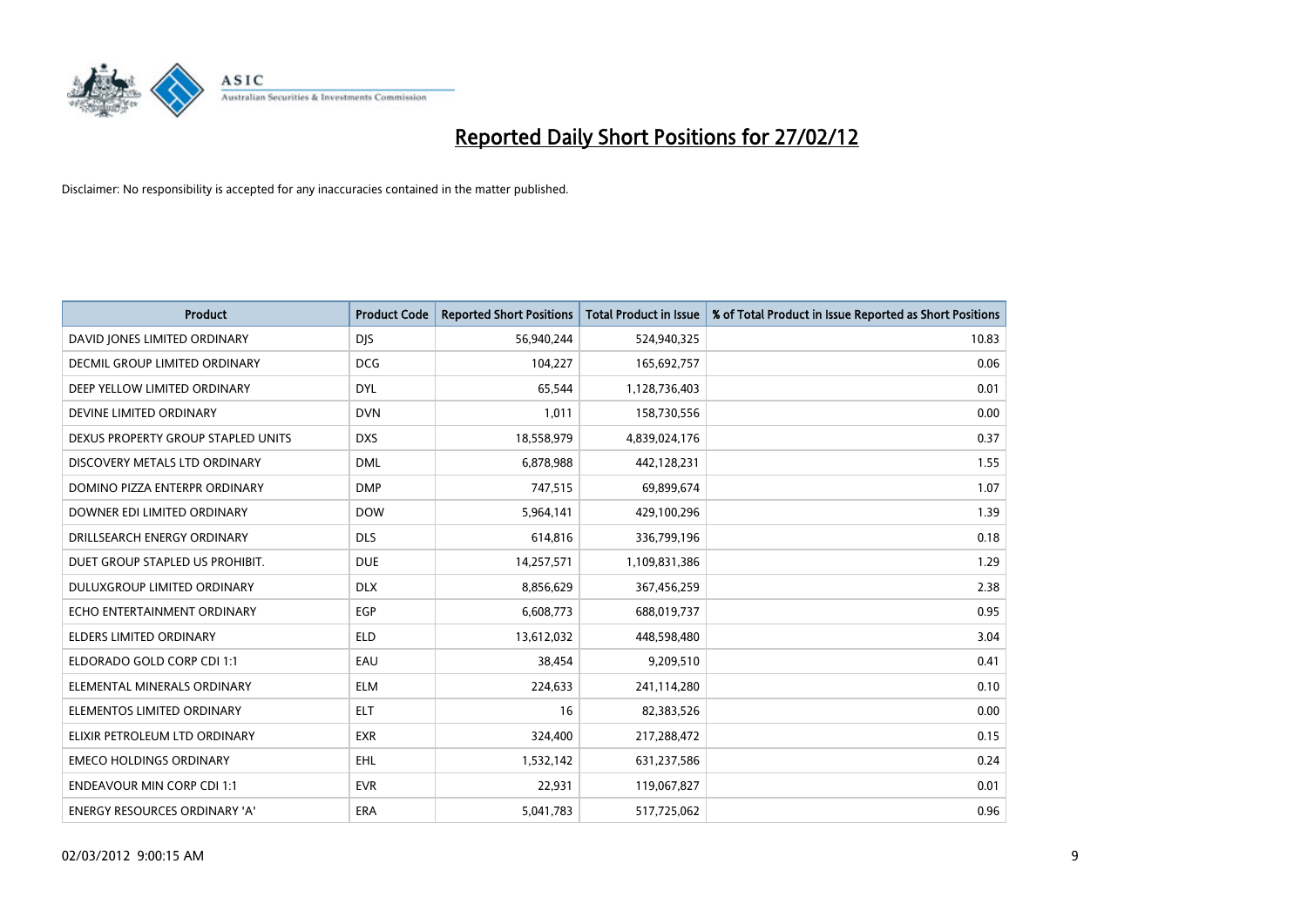

| <b>Product</b>                        | <b>Product Code</b> | <b>Reported Short Positions</b> | <b>Total Product in Issue</b> | % of Total Product in Issue Reported as Short Positions |
|---------------------------------------|---------------------|---------------------------------|-------------------------------|---------------------------------------------------------|
| <b>ENERGY WORLD CORPOR, ORDINARY</b>  | <b>EWC</b>          | 23,089,877                      | 1,734,166,672                 | 1.34                                                    |
| <b>ENTEK ENERGY LTD ORDINARY</b>      | ETE                 | 489,903                         | 510,657,387                   | 0.10                                                    |
| <b>ENTELLECT LIMITED ORDINARY</b>     | <b>ESN</b>          | 464,050                         | 985,337,932                   | 0.05                                                    |
| <b>ENVESTRA LIMITED ORDINARY</b>      | <b>ENV</b>          | 1,100,055                       | 1,547,890,032                 | 0.06                                                    |
| EQUATORIAL RES LTD ORDINARY           | EQX                 | 42,881                          | 114,748,553                   | 0.04                                                    |
| <b>EUROZ LIMITED ORDINARY</b>         | EZL                 | 100,000                         | 143,606,882                   | 0.07                                                    |
| EVOLUTION MINING LTD ORDINARY         | <b>EVN</b>          | 175,791                         | 707,105,713                   | 0.02                                                    |
| EXCO RESOURCES LTD ORDINARY           | <b>EXS</b>          | 100,560                         | 356,044,187                   | 0.03                                                    |
| EXOMA ENERGY LIMITED ORDINARY         | <b>EXE</b>          | 281,678                         | 417,357,759                   | 0.07                                                    |
| <b>EXTRACT RESOURCES ORDINARY</b>     | <b>EXT</b>          | 451,637                         | 251,159,163                   | 0.16                                                    |
| FAIRFAX MEDIA LTD ORDINARY            | <b>FXJ</b>          | 271,338,966                     | 2,351,955,725                 | 11.55                                                   |
| <b>FANTASTIC HOLDINGS ORDINARY</b>    | <b>FAN</b>          | 1,220                           | 102,739,538                   | 0.00                                                    |
| FAR LTD ORDINARY                      | <b>FAR</b>          | 21,000,000                      | 2,150,080,157                 | 0.98                                                    |
| FINBAR GROUP LIMITED ORDINARY         | <b>FRI</b>          | 7,869                           | 213,456,237                   | 0.00                                                    |
| FISHER & PAYKEL APP. ORDINARY         | <b>FPA</b>          | 18,298                          | 724,235,162                   | 0.00                                                    |
| FKP PROPERTY GROUP STAPLED SECURITIES | <b>FKP</b>          | 27,672,572                      | 1,197,968,723                 | 2.28                                                    |
| FLEETWOOD CORP ORDINARY               | <b>FWD</b>          | 241,069                         | 58,850,214                    | 0.40                                                    |
| FLETCHER BUILDING ORDINARY            | <b>FBU</b>          | 11,397,946                      | 680,739,504                   | 1.67                                                    |
| FLEXIGROUP LIMITED ORDINARY           | <b>FXL</b>          | 67,121                          | 279,268,329                   | 0.02                                                    |
| <b>FLIGHT CENTRE ORDINARY</b>         | FLT                 | 9,256,106                       | 100,009,946                   | 9.23                                                    |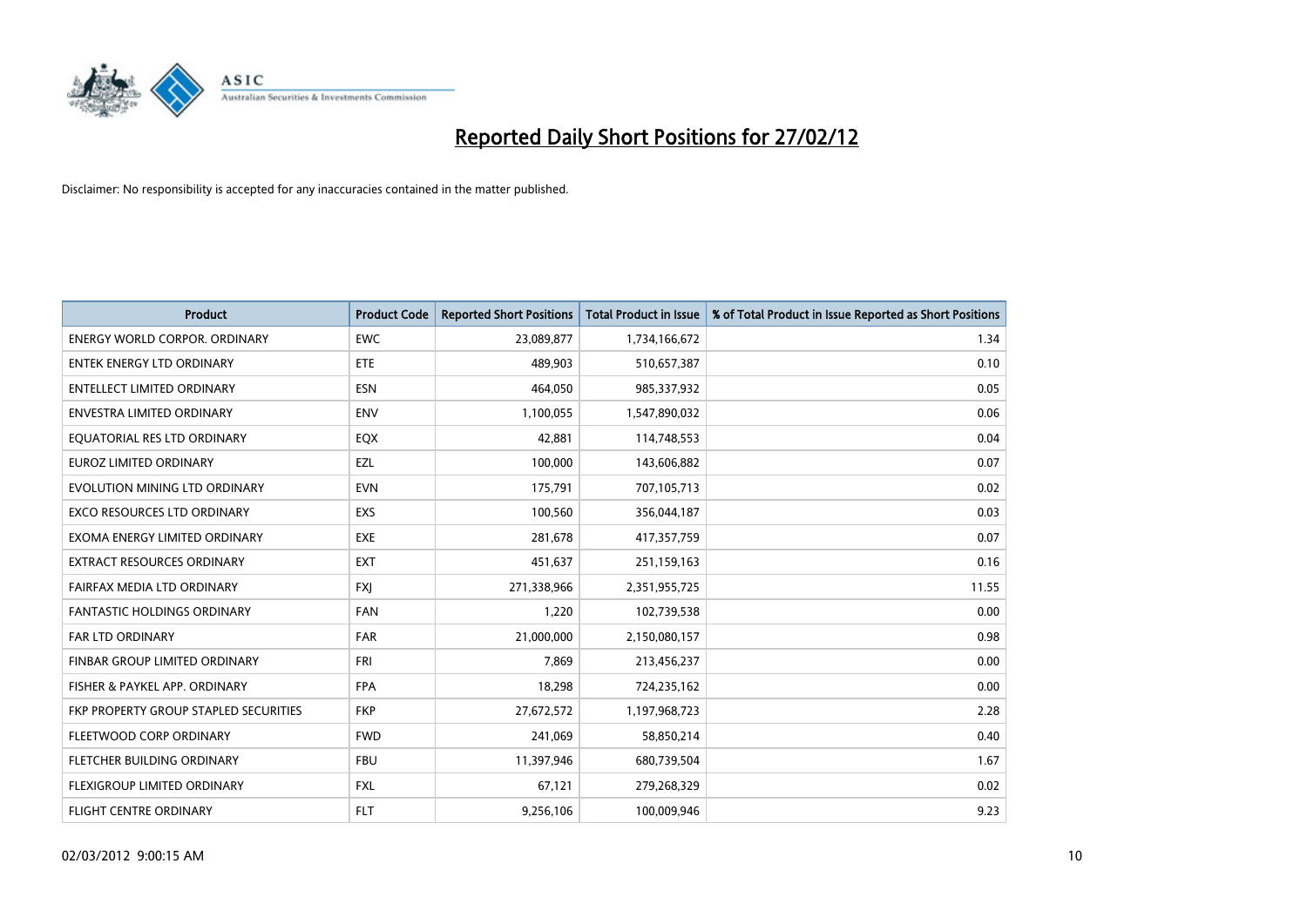

| <b>Product</b>                            | <b>Product Code</b> | <b>Reported Short Positions</b> | <b>Total Product in Issue</b> | % of Total Product in Issue Reported as Short Positions |
|-------------------------------------------|---------------------|---------------------------------|-------------------------------|---------------------------------------------------------|
| <b>FLINDERS MINES LTD ORDINARY</b>        | <b>FMS</b>          | 30,016,434                      | 1,821,300,404                 | 1.65                                                    |
| FOCUS MINERALS LTD ORDINARY               | <b>FML</b>          | 549,424                         | 4,320,773,701                 | 0.00                                                    |
| <b>FORGE GROUP LIMITED ORDINARY</b>       | FGE                 | 123,634                         | 83,469,014                    | 0.14                                                    |
| FORTE ENERGY NL ORDINARY                  | FTE                 | 2,667,039                       | 695,589,311                   | 0.38                                                    |
| FORTESCUE METALS GRP ORDINARY             | <b>FMG</b>          | 57,328,898                      | 3,113,798,659                 | 1.84                                                    |
| <b>FUNTASTIC LIMITED ORDINARY</b>         | <b>FUN</b>          | 322,528                         | 347,956,819                   | 0.09                                                    |
| <b>G.U.D. HOLDINGS ORDINARY</b>           | GUD                 | 402,510                         | 70,107,387                    | 0.57                                                    |
| <b>GALAXY RESOURCES ORDINARY</b>          | GXY                 | 2,821,699                       | 323,327,000                   | 0.86                                                    |
| <b>GEODYNAMICS LIMITED ORDINARY</b>       | GDY                 | 35,073                          | 406,452,608                   | 0.01                                                    |
| <b>GINDALBIE METALS LTD ORDINARY</b>      | GBG                 | 27,494,204                      | 1,247,487,454                 | 2.20                                                    |
| <b>GLOBAL MINING ORDINARY</b>             | GMI                 | 8,951                           | 181,898,994                   | 0.00                                                    |
| <b>GLOUCESTER COAL ORDINARY</b>           | GCL                 | 776,435                         | 202,905,967                   | 0.38                                                    |
| <b>GME RESOURCES LTD ORDINARY</b>         | <b>GME</b>          | 800                             | 322,635,902                   | 0.00                                                    |
| <b>GOLD ROAD RES LTD ORDINARY</b>         | GOR                 | 178,889                         | 389,950,665                   | 0.05                                                    |
| <b>GOLDEN WEST RESOURCE ORDINARY</b>      | <b>GWR</b>          | 1,617                           | 192,142,447                   | 0.00                                                    |
| <b>GOODMAN FIELDER. ORDINARY</b>          | <b>GFF</b>          | 94,257,953                      | 1,955,559,207                 | 4.82                                                    |
| <b>GOODMAN GROUP STAPLED US PROHIBIT.</b> | GMG                 | 41,092,878                      | 7,699,816,741                 | 0.52                                                    |
| <b>GPT GROUP STAPLED SEC.</b>             | <b>GPT</b>          | 18,081,123                      | 1,809,449,764                 | 0.99                                                    |
| <b>GRAINCORP LIMITED A CLASS ORDINARY</b> | <b>GNC</b>          | 655,287                         | 198,318,900                   | 0.33                                                    |
| <b>GRANGE RESOURCES. ORDINARY</b>         | GRR                 | 981,662                         | 1,154,359,727                 | 0.08                                                    |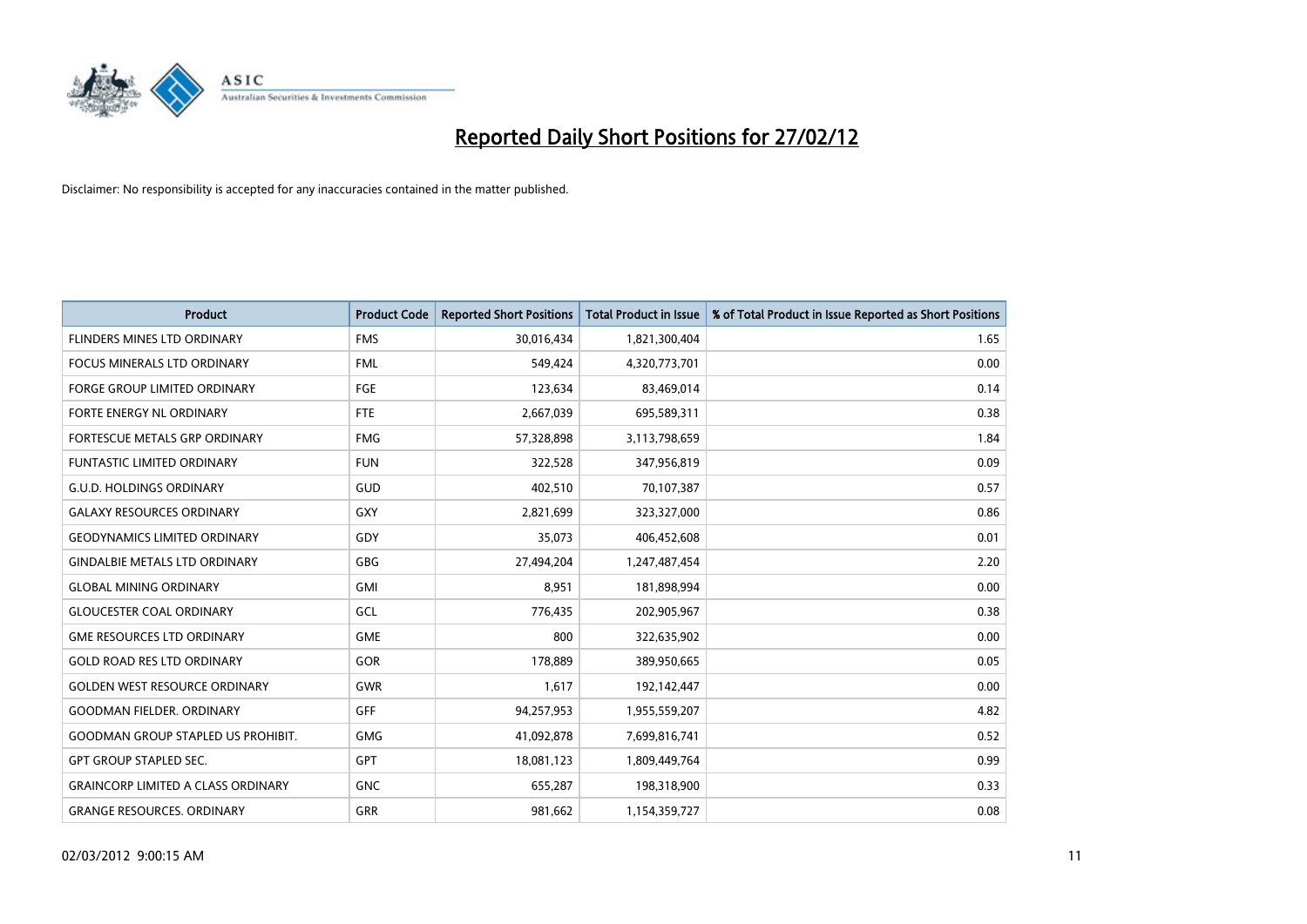

| <b>Product</b>                                   | <b>Product Code</b> | <b>Reported Short Positions</b> | <b>Total Product in Issue</b> | % of Total Product in Issue Reported as Short Positions |
|--------------------------------------------------|---------------------|---------------------------------|-------------------------------|---------------------------------------------------------|
| <b>GREENCAP LIMITED ORDINARY</b>                 | GCG                 | 1                               | 262,515,385                   | 0.00                                                    |
| <b>GREENLAND MIN EN LTD ORDINARY</b>             | GGG                 | 3,370,706                       | 416,390,488                   | 0.80                                                    |
| <b>GROWTHPOINT PROPERTY ORD/UNIT STAPLED SEC</b> | GOZ                 | 10,131                          | 291,904,374                   | 0.00                                                    |
| <b>GRYPHON MINERALS LTD ORDINARY</b>             | GRY                 | 1,746,546                       | 348,164,983                   | 0.49                                                    |
| <b>GUILDFORD COAL LTD ORDINARY</b>               | <b>GUF</b>          | 2,515,264                       | 239,649,486                   | 1.05                                                    |
| <b>GUINNESS PEAT GROUP. CDI 1:1</b>              | <b>GPG</b>          | 54                              | 282,370,983                   | 0.00                                                    |
| <b>GUIARAT NRE COAL LTD ORDINARY</b>             | <b>GNM</b>          | 118,076                         | 992,933,858                   | 0.01                                                    |
| <b>GUNNS LIMITED ORDINARY</b>                    | <b>GNS</b>          | 55,852,552                      | 848,401,559                   | 6.56                                                    |
| <b>GWA GROUP LTD ORDINARY</b>                    | <b>GWA</b>          | 11,024,299                      | 301,525,014                   | 3.67                                                    |
| <b>HARVEY NORMAN ORDINARY</b>                    | <b>HVN</b>          | 72,881,021                      | 1,062,316,784                 | 6.87                                                    |
| HASTIE GROUP LIMITED ORDINARY                    | <b>HST</b>          | 123,989                         | 137,353,504                   | 0.08                                                    |
| HASTINGS DIVERSIFIED STAPLED SECURITY            | <b>HDF</b>          | 9,200,940                       | 530,001,072                   | 1.74                                                    |
| <b>HAVILAH RESOURCES NL ORDINARY</b>             | <b>HAV</b>          | 75,177                          | 101,311,223                   | 0.07                                                    |
| <b>HEARTWARE INT INC CDI 35:1</b>                | <b>HIN</b>          | 272,008                         | 43,772,855                    | 0.62                                                    |
| <b>HENDERSON GROUP CDI 1:1</b>                   | <b>HGG</b>          | 18,313,945                      | 662,714,927                   | 2.76                                                    |
| HFA HOLDINGS LIMITED ORDINARY                    | <b>HFA</b>          | 16,273                          | 117,332,831                   | 0.01                                                    |
| HIGHLANDS PACIFIC ORDINARY                       | <b>HIG</b>          | 2,871,399                       | 686,202,481                   | 0.42                                                    |
| HILLGROVE RES LTD ORDINARY                       | <b>HGO</b>          | 8,190,019                       | 793,698,575                   | 1.02                                                    |
| HILLS HOLDINGS LTD ORDINARY                      | <b>HIL</b>          | 3,638,636                       | 246,349,244                   | 1.45                                                    |
| <b>HORIZON OIL LIMITED ORDINARY</b>              | <b>HZN</b>          | 22,588,734                      | 1,130,811,515                 | 1.99                                                    |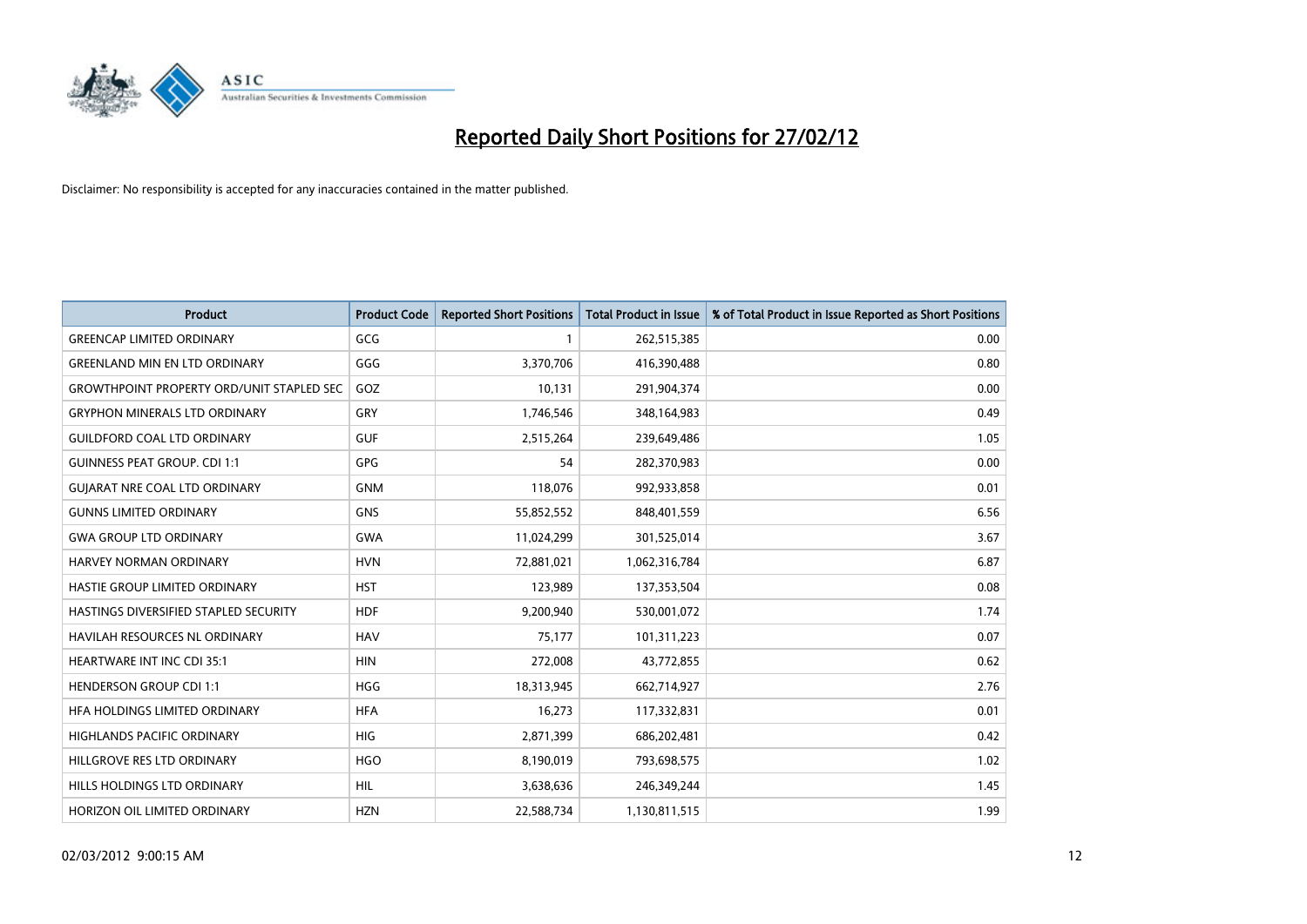

| <b>Product</b>                                | <b>Product Code</b> | <b>Reported Short Positions</b> | <b>Total Product in Issue</b> | % of Total Product in Issue Reported as Short Positions |
|-----------------------------------------------|---------------------|---------------------------------|-------------------------------|---------------------------------------------------------|
| <b>IINET LIMITED ORDINARY</b>                 | <b>IIN</b>          | 115,077                         | 160,968,847                   | 0.07                                                    |
| <b>ILUKA RESOURCES ORDINARY</b>               | <b>ILU</b>          | 18,600,778                      | 418,700,517                   | 4.46                                                    |
| <b>IMDEX LIMITED ORDINARY</b>                 | <b>IMD</b>          | 776,750                         | 205,055,435                   | 0.38                                                    |
| IMF (AUSTRALIA) LTD ORDINARY                  | <b>IMF</b>          | 508,213                         | 123,828,193                   | 0.40                                                    |
| <b>IMX RESOURCES LTD ORDINARY</b>             | <b>IXR</b>          | 20,000                          | 262,612,803                   | 0.01                                                    |
| <b>INCITEC PIVOT ORDINARY</b>                 | <b>IPL</b>          | 6,485,309                       | 1,628,730,107                 | 0.38                                                    |
| INDEPENDENCE GROUP ORDINARY                   | <b>IGO</b>          | 5,640,594                       | 232,882,535                   | 2.41                                                    |
| <b>INDO MINES LIMITED ORDINARY</b>            | <b>IDO</b>          | 300,000                         | 288,026,598                   | 0.10                                                    |
| INDOPHIL RESOURCES ORDINARY                   | <b>IRN</b>          | 1,002,881                       | 1,203,146,194                 | 0.06                                                    |
| <b>INDUSTREA LIMITED ORDINARY</b>             | <b>IDL</b>          | 1,106,010                       | 368,992,435                   | 0.29                                                    |
| <b>INFIGEN ENERGY STAPLED SECURITIES</b>      | <b>IFN</b>          | 5,106,279                       | 762,265,972                   | 0.68                                                    |
| ING RE COM GROUP STAPLED SECURITIES           | ILF                 | 3,583                           | 441,029,194                   | 0.00                                                    |
| <b>INSURANCE AUSTRALIA ORDINARY</b>           | IAG                 | 7,393,108                       | 2,079,034,021                 | 0.34                                                    |
| INTEGRA MINING LTD, ORDINARY                  | <b>IGR</b>          | 7,261,418                       | 846,293,881                   | 0.84                                                    |
| <b>INTREPID MINES ORDINARY</b>                | <b>IAU</b>          | 3,719,501                       | 524,401,963                   | 0.73                                                    |
| <b>INVESTA OFFICE FUND STAPLED SECURITIES</b> | <b>IOF</b>          | 4,740,593                       | 2,657,463,999                 | 0.18                                                    |
| <b>INVOCARE LIMITED ORDINARY</b>              | <b>IVC</b>          | 1,896,494                       | 110,030,298                   | 1.71                                                    |
| ION LIMITED ORDINARY                          | <b>ION</b>          | 164,453                         | 256,365,105                   | 0.06                                                    |
| <b>IOOF HOLDINGS LTD ORDINARY</b>             | IFL                 | 817,964                         | 229,794,395                   | 0.36                                                    |
| <b>IRESS MARKET TECH. ORDINARY</b>            | <b>IRE</b>          | 1,896,014                       | 127,036,010                   | 1.50                                                    |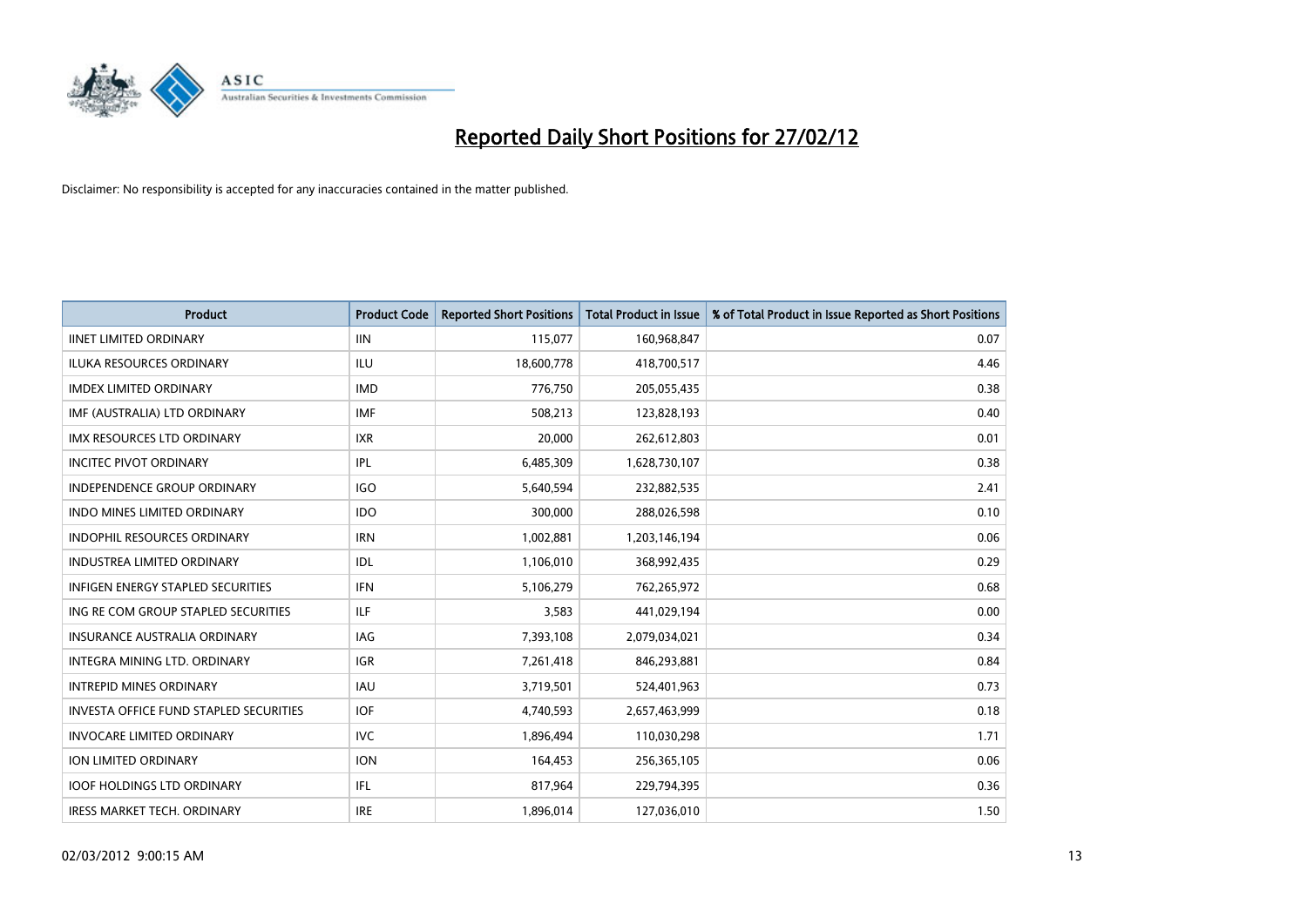

| <b>Product</b>                            | <b>Product Code</b> | <b>Reported Short Positions</b> | <b>Total Product in Issue</b> | % of Total Product in Issue Reported as Short Positions |
|-------------------------------------------|---------------------|---------------------------------|-------------------------------|---------------------------------------------------------|
| <b>IRON ORE HOLDINGS ORDINARY</b>         | <b>IOH</b>          | 53,877                          | 166,137,005                   | 0.03                                                    |
| ISHARES MSCI AUS 200 ISHARES MSCI AUS 200 | IOZ                 | 67,071                          | 4,052,373                     | 1.66                                                    |
| ISHARES S&P HIGH DIV ISHARES S&P HIGH DIV | <b>IHD</b>          | 99,998                          | 2,703,027                     | 3.70                                                    |
| ISHARES SMALL ORDS ISHARES SMALL ORDS     | <b>ISO</b>          | 578,961                         | 5,403,165                     | 10.72                                                   |
| <b>IVANHOE AUSTRALIA ORDINARY</b>         | <b>IVA</b>          | 1,932,404                       | 552,640,295                   | 0.34                                                    |
| JAMES HARDIE INDUST CHESS DEPOSITARY INT  | <b>IHX</b>          | 15,921,009                      | 435,746,077                   | 3.62                                                    |
| <b>JAMESON RESOURCES ORDINARY</b>         | JAL                 | 1,600,000                       | 154,783,676                   | 1.03                                                    |
| <b>JB HI-FI LIMITED ORDINARY</b>          | <b>IBH</b>          | 21,272,122                      | 98,840,643                    | 21.52                                                   |
| <b>JUPITER ENERGY ORDINARY</b>            | <b>JPR</b>          | 29,754                          | 116,130,154                   | 0.03                                                    |
| <b>JUPITER MINES ORDINARY</b>             | <b>IMS</b>          | 10,000                          | 1,806,834,044                 | 0.00                                                    |
| KAGARA LTD ORDINARY                       | KZL                 | 17,481,686                      | 798,953,117                   | 2.19                                                    |
| KANGAROO RES LTD ORDINARY                 | <b>KRL</b>          | 2,435                           | 3,434,430,012                 | 0.00                                                    |
| KAROON GAS AUSTRALIA ORDINARY             | <b>KAR</b>          | 2,432,644                       | 221,420,769                   | 1.09                                                    |
| KATHMANDU HOLD LTD ORDINARY               | <b>KMD</b>          | 1,621,107                       | 200,000,000                   | 0.80                                                    |
| <b>KBL MINING LIMITED ORDINARY</b>        | <b>KBL</b>          | 1,820                           | 178,264,362                   | 0.00                                                    |
| <b>KEYBRIDGE CAPITAL ORDINARY</b>         | KBC                 | 6,000                           | 172,070,564                   | 0.00                                                    |
| KINGSGATE CONSOLID. ORDINARY              | <b>KCN</b>          | 4,628,618                       | 140,956,241                   | 3.26                                                    |
| KINGSROSE MINING LTD ORDINARY             | <b>KRM</b>          | 207,873                         | 273,828,192                   | 0.07                                                    |
| LEIGHTON HOLDINGS ORDINARY                | LEI                 | 7,426,505                       | 337,087,596                   | 2.20                                                    |
| LEND LEASE GROUP UNIT/ORD STAPLED         | LLC                 | 1,383,816                       | 571,804,090                   | 0.24                                                    |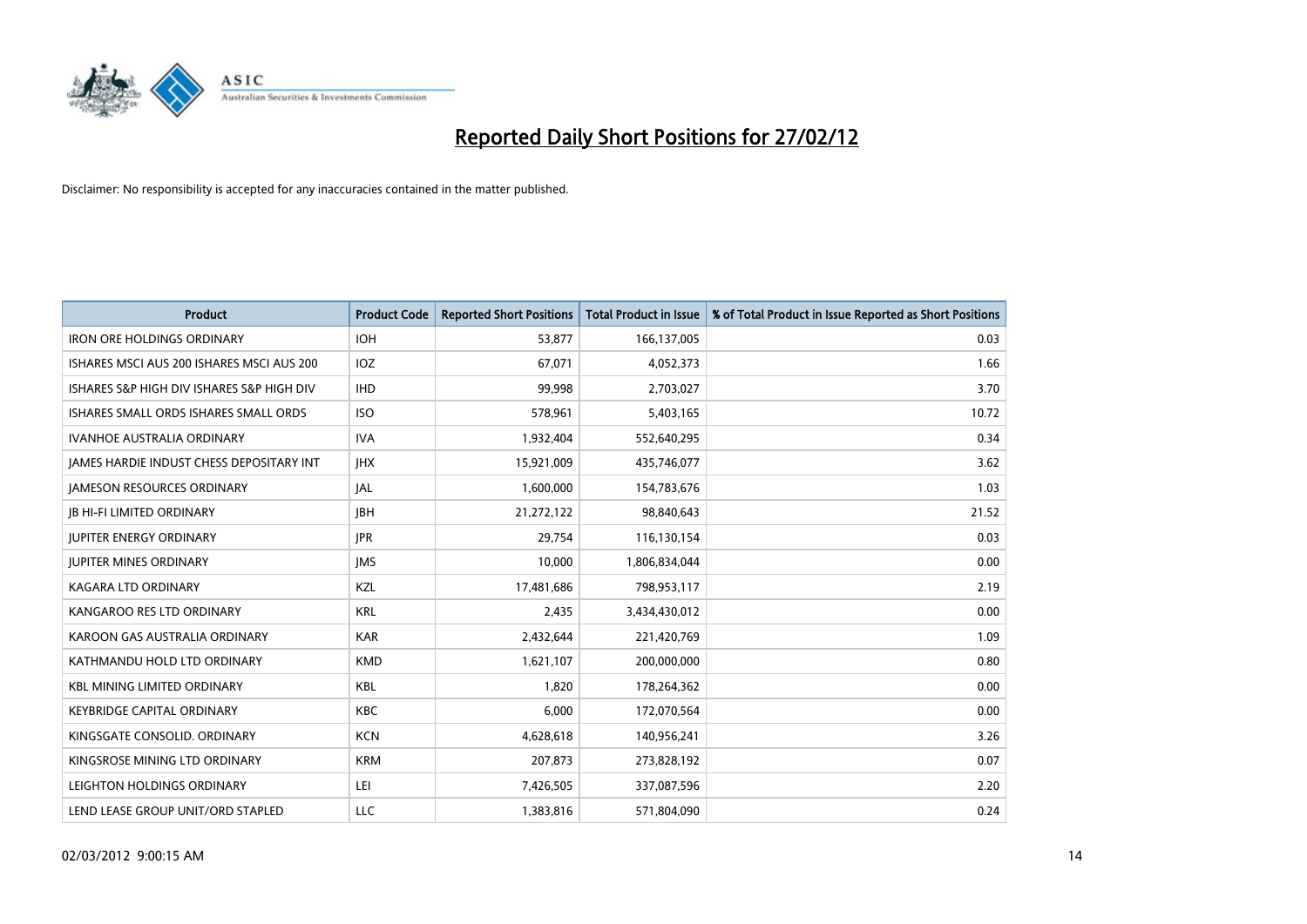

| <b>Product</b>                        | <b>Product Code</b> | <b>Reported Short Positions</b> | <b>Total Product in Issue</b> | % of Total Product in Issue Reported as Short Positions |
|---------------------------------------|---------------------|---------------------------------|-------------------------------|---------------------------------------------------------|
| LINC ENERGY LTD ORDINARY              | <b>LNC</b>          | 28,151,826                      | 504,487,631                   | 5.57                                                    |
| LIQUEFIED NATURAL ORDINARY            | <b>LNG</b>          | 294,830                         | 267,699,015                   | 0.11                                                    |
| <b>LYNAS CORPORATION ORDINARY</b>     | <b>LYC</b>          | 155,755,928                     | 1,714,396,913                 | 9.09                                                    |
| M2 TELECOMMUNICATION ORDINARY         | <b>MTU</b>          | 134,309                         | 124,543,385                   | 0.10                                                    |
| <b>MACMAHON HOLDINGS ORDINARY</b>     | <b>MAH</b>          | 4,263,495                       | 738,631,705                   | 0.58                                                    |
| MACO ATLAS ROADS GRP ORDINARY STAPLED | <b>MQA</b>          | 14,423,423                      | 464,279,594                   | 3.11                                                    |
| MACQUARIE GROUP LTD ORDINARY          | <b>MOG</b>          | 8,097,173                       | 348,580,949                   | 2.29                                                    |
| MANHATTAN CORP LTD ORDINARY           | <b>MHC</b>          | 20,000                          | 93,330,398                    | 0.02                                                    |
| MARENGO MINING ORDINARY               | <b>MGO</b>          | 237,058                         | 1,002,399,863                 | 0.03                                                    |
| <b>MATRIX C &amp; E LTD ORDINARY</b>  | <b>MCE</b>          | 777,070                         | 77,081,507                    | 1.00                                                    |
| MAVERICK DRILLING ORDINARY            | <b>MAD</b>          | 1,316                           | 237,454,286                   | 0.00                                                    |
| MCMILLAN SHAKESPEARE ORDINARY         | <b>MMS</b>          | 531,374                         | 70,639,319                    | 0.73                                                    |
| MCPHERSON'S LTD ORDINARY              | <b>MCP</b>          | 15,360                          | 72,401,758                    | 0.02                                                    |
| MEDUSA MINING LTD ORDINARY            | MML                 | 2,472,102                       | 188,903,911                   | 1.29                                                    |
| MELBOURNE IT LIMITED ORDINARY         | <b>MLB</b>          | 113,108                         | 81,352,178                    | 0.14                                                    |
| MEO AUSTRALIA LTD ORDINARY            | <b>MEO</b>          | 3,648,549                       | 539,913,260                   | 0.68                                                    |
| MERMAID MARINE ORDINARY               | <b>MRM</b>          | 254,388                         | 217,833,136                   | 0.11                                                    |
| MESOBLAST LIMITED ORDINARY            | <b>MSB</b>          | 8,606,704                       | 284,478,361                   | 3.06                                                    |
| METALS X LIMITED ORDINARY             | <b>MLX</b>          | 670,340                         | 1,322,554,004                 | 0.06                                                    |
| METCASH LIMITED ORDINARY              | <b>MTS</b>          | 31,175,873                      | 771,345,864                   | 4.02                                                    |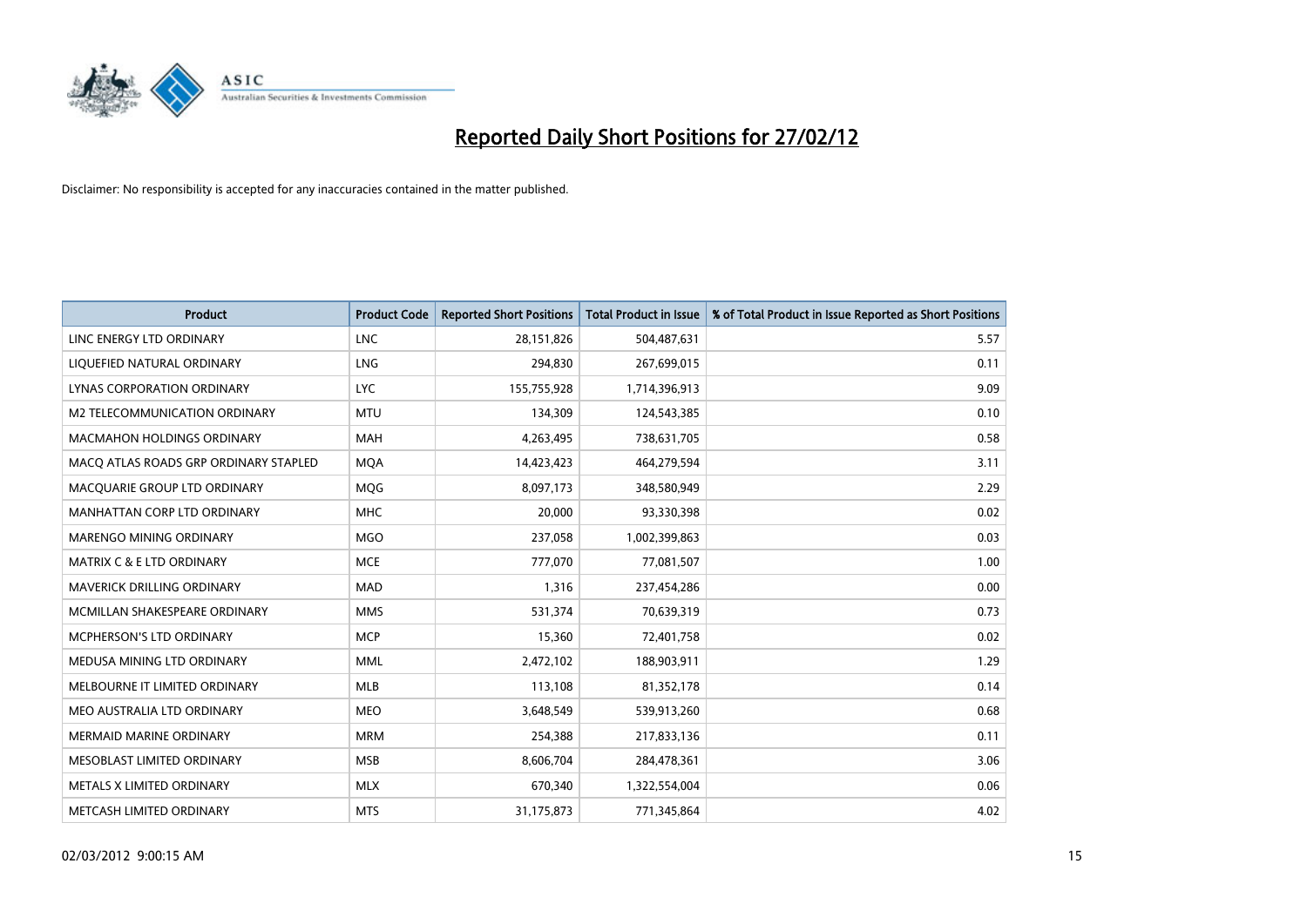

| <b>Product</b>                     | <b>Product Code</b> | <b>Reported Short Positions</b> | <b>Total Product in Issue</b> | % of Total Product in Issue Reported as Short Positions |
|------------------------------------|---------------------|---------------------------------|-------------------------------|---------------------------------------------------------|
| METGASCO LIMITED ORDINARY          | <b>MEL</b>          | 353,715                         | 338,592,672                   | 0.10                                                    |
| METMINCO LIMITED ORDINARY          | <b>MNC</b>          | 2,428,907                       | 1,749,541,573                 | 0.13                                                    |
| MHM METALS LIMITED ORDINARY        | <b>MHM</b>          | 15,900                          | 104,098,935                   | 0.01                                                    |
| MICLYN EXP OFFSHR ORDINARY         | <b>MIO</b>          | 21,695                          | 278,515,705                   | 0.01                                                    |
| MINCOR RESOURCES NL ORDINARY       | <b>MCR</b>          | 1,664,218                       | 195,818,871                   | 0.84                                                    |
| MINERAL DEPOSITS ORDINARY          | <b>MDL</b>          | 203,226                         | 83,538,786                    | 0.24                                                    |
| MINERAL RESOURCES, ORDINARY        | <b>MIN</b>          | 630,429                         | 184,698,489                   | 0.34                                                    |
| MIRABELA NICKEL LTD ORDINARY       | <b>MBN</b>          | 10,590,557                      | 492,516,163                   | 2.16                                                    |
| MIRVAC GROUP STAPLED SECURITIES    | <b>MGR</b>          | 4,042,200                       | 3,416,996,915                 | 0.12                                                    |
| <b>MOD RESOURCES LTD ORDINARY</b>  | <b>MOD</b>          | 130,000                         | 376,746,589                   | 0.03                                                    |
| MOLOPO ENERGY LTD ORDINARY         | <b>MPO</b>          | 1,179,297                       | 245,579,810                   | 0.47                                                    |
| MOLY MINES LIMITED ORDINARY        | <b>MOL</b>          | 20,219                          | 384,893,989                   | 0.00                                                    |
| MONADELPHOUS GROUP ORDINARY        | <b>MND</b>          | 1,595,081                       | 88,674,327                    | 1.78                                                    |
| <b>MONTO MINERALS LTD ORDINARY</b> | <b>MOO</b>          | 156,838                         | 1,007,440,555                 | 0.02                                                    |
| MORTGAGE CHOICE LTD ORDINARY       | <b>MOC</b>          | 2,266,332                       | 120,319,572                   | 1.88                                                    |
| MOUNT GIBSON IRON ORDINARY         | MGX                 | 5,613,595                       | 1,082,570,693                 | 0.52                                                    |
| MSF SUGAR LIMITED ORDINARY         | <b>MSF</b>          | 9,541                           | 69,551,601                    | 0.01                                                    |
| MULTIPLEX SITES SITES              | <b>MXUPA</b>        | 22                              | 4,500,000                     | 0.00                                                    |
| MURCHISON METALS LTD ORDINARY      | <b>MMX</b>          | 5,835,460                       | 444,447,777                   | 1.30                                                    |
| MYER HOLDINGS LTD ORDINARY         | <b>MYR</b>          | 72,026,989                      | 583,384,551                   | 12.32                                                   |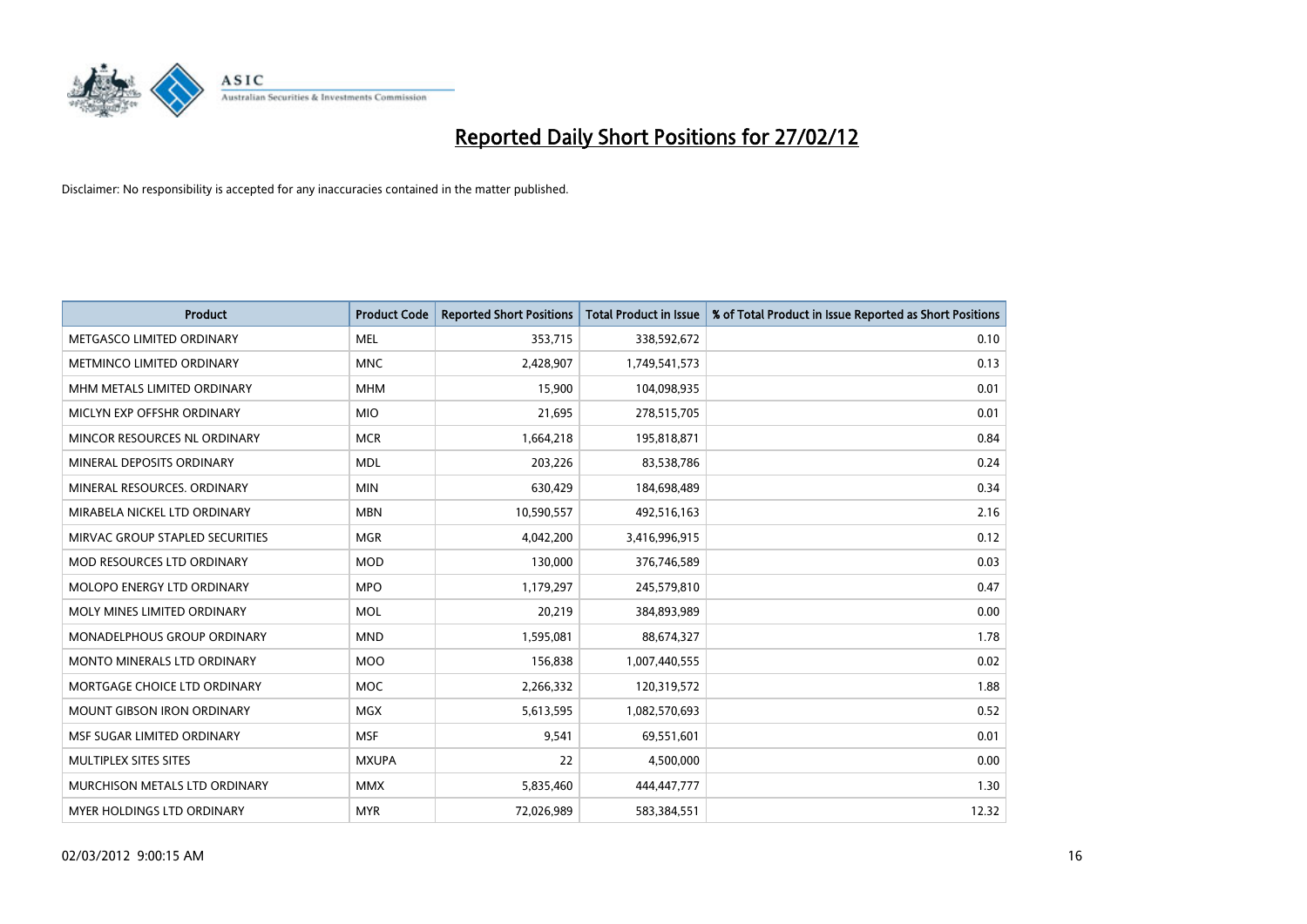

| <b>Product</b>                  | <b>Product Code</b> | <b>Reported Short Positions</b> | <b>Total Product in Issue</b> | % of Total Product in Issue Reported as Short Positions |
|---------------------------------|---------------------|---------------------------------|-------------------------------|---------------------------------------------------------|
| <b>MYSTATE LIMITED ORDINARY</b> | <b>MYS</b>          | 1,400                           | 86,963,862                    | 0.00                                                    |
| NATIONAL AUST. BANK ORDINARY    | <b>NAB</b>          | 13,588,505                      | 2,238,777,689                 | 0.57                                                    |
| NATURAL FUEL LIMITED ORDINARY   | NFL                 | $\mathbf{1}$                    | 1,121,912                     | 0.00                                                    |
| NAVIGATOR RESOURCES ORDINARY    | <b>NAV</b>          | 500                             | 2,222,216,576                 | 0.00                                                    |
| NAVITAS LIMITED ORDINARY        | <b>NVT</b>          | 6,706,321                       | 375,318,628                   | 1.75                                                    |
| NEPTUNE MARINE ORDINARY         | <b>NMS</b>          | 182,253                         | 1,748,545,632                 | 0.01                                                    |
| NEW HOPE CORPORATION ORDINARY   | NHC                 | 122,135                         | 830,411,534                   | 0.01                                                    |
| NEWCREST MINING ORDINARY        | <b>NCM</b>          | 2,630,801                       | 764,960,000                   | 0.29                                                    |
| NEWS CORP A NON-VOTING CDI      | <b>NWSLV</b>        | 1,155,279                       | 1,672,449,807                 | 0.06                                                    |
| NEWS CORP B VOTING CDI          | <b>NWS</b>          | 2,318,035                       | 798,520,953                   | 0.29                                                    |
| NEXBIS LIMITED ORDINARY         | <b>NBS</b>          | 63,733                          | 798,356,704                   | 0.01                                                    |
| NEXTDC LIMITED ORDINARY         | <b>NXT</b>          | 7,089                           | 123,533,558                   | 0.01                                                    |
| NEXUS ENERGY LIMITED ORDINARY   | <b>NXS</b>          | 4,593,742                       | 1,326,821,159                 | 0.33                                                    |
| NIB HOLDINGS LIMITED ORDINARY   | <b>NHF</b>          | 124,846                         | 466,502,955                   | 0.02                                                    |
| NIDO PETROLEUM ORDINARY         | <b>NDO</b>          | 132,022                         | 1,389,163,151                 | 0.01                                                    |
| NKWE PLATINUM 10C US COMMON     | <b>NKP</b>          | 10,306                          | 559,651,184                   | 0.00                                                    |
| NOBLE MINERAL RES ORDINARY      | <b>NMG</b>          | 1,237,535                       | 529,620,653                   | 0.23                                                    |
| NORTHERN IRON LTD ORDINARY      | <b>NFE</b>          | 930,787                         | 369,980,113                   | 0.23                                                    |
| NORTHERN STAR ORDINARY          | <b>NST</b>          | 653,076                         | 352,170,706                   | 0.19                                                    |
| NRW HOLDINGS LIMITED ORDINARY   | <b>NWH</b>          | 329,343                         | 278,888,011                   | 0.12                                                    |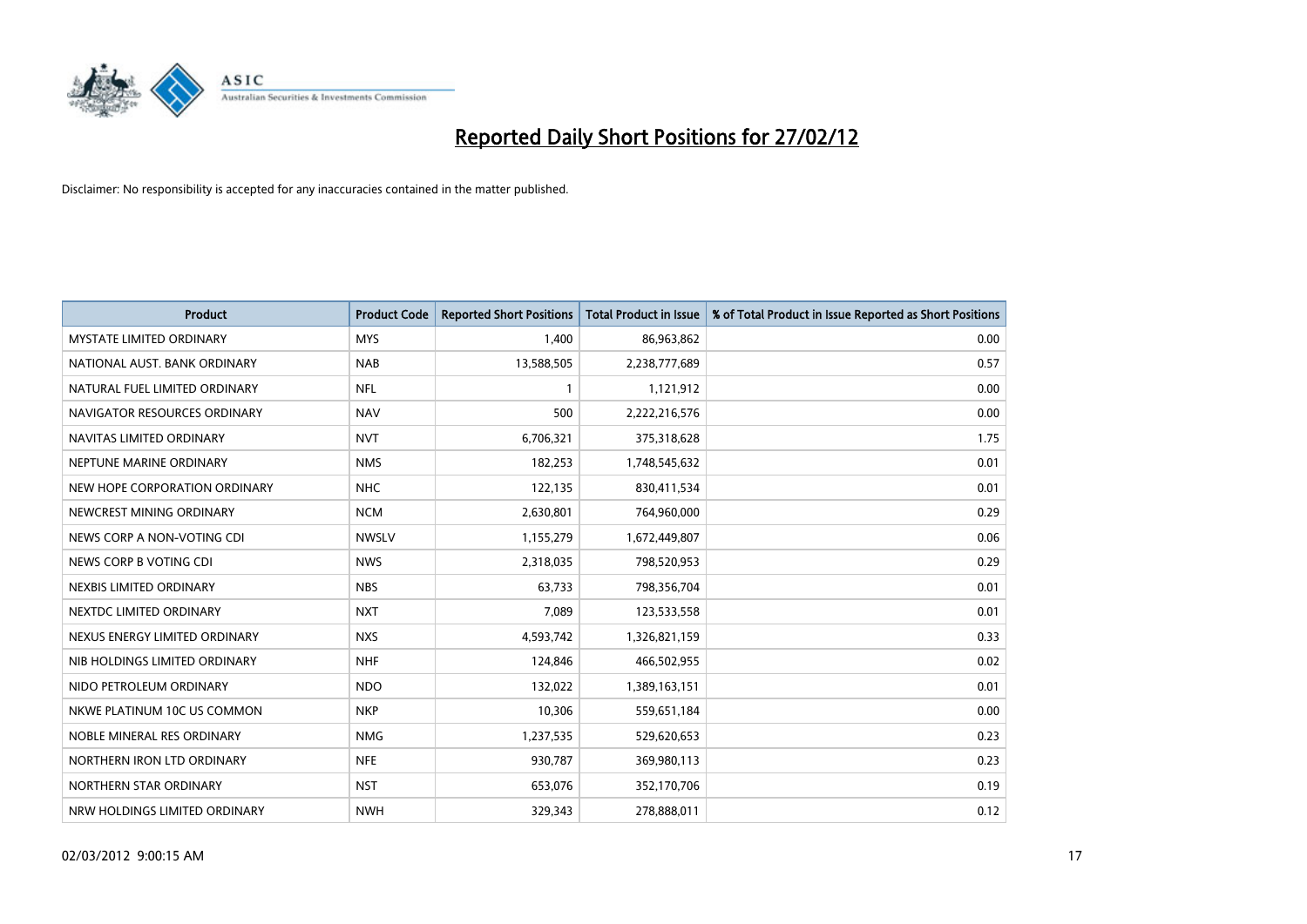

| <b>Product</b>                        | <b>Product Code</b> | <b>Reported Short Positions</b> | <b>Total Product in Issue</b> | % of Total Product in Issue Reported as Short Positions |
|---------------------------------------|---------------------|---------------------------------|-------------------------------|---------------------------------------------------------|
| NUCOAL RESOURCES LTD ORDINARY         | <b>NCR</b>          | 60,000                          | 650,849,359                   | 0.01                                                    |
| NUFARM LIMITED ORDINARY               | <b>NUF</b>          | 3,902,046                       | 262,018,057                   | 1.49                                                    |
| OAKTON LIMITED ORDINARY               | <b>OKN</b>          | 951,747                         | 93,800,235                    | 1.02                                                    |
| OCEANAGOLD CORP. CHESS DEPOSITARY INT | <b>OGC</b>          | 770,945                         | 262,741,602                   | 0.29                                                    |
| OCEANIA CAPITAL LTD ORDINARY          | <b>OCP</b>          | 2,500                           | 25,677,757                    | 0.01                                                    |
| OIL SEARCH LTD ORDINARY               | OSH                 | 7,759,896                       | 1,325,155,171                 | 0.57                                                    |
| OM HOLDINGS LIMITED ORDINARY          | OMH                 | 5,717,839                       | 504,105,150                   | 1.14                                                    |
| <b>ONESTEEL LIMITED ORDINARY</b>      | OST                 | 78,665,366                      | 1,342,393,583                 | 5.84                                                    |
| ORICA LIMITED ORDINARY                | ORI                 | 4,766,475                       | 365,007,037                   | 1.30                                                    |
| ORIGIN ENERGY ORDINARY                | ORG                 | 4,149,700                       | 1,086,175,519                 | 0.38                                                    |
| OROCOBRE LIMITED ORDINARY             | <b>ORE</b>          | 64,275                          | 103,195,029                   | 0.06                                                    |
| OROTONGROUP LIMITED ORDINARY          | ORL                 | 85,935                          | 40,880,902                    | 0.21                                                    |
| OTTO ENERGY LIMITED ORDINARY          | <b>OEL</b>          | 109,204                         | 1,138,290,071                 | 0.01                                                    |
| OZ MINERALS ORDINARY                  | <b>OZL</b>          | 8,505,829                       | 314,619,580                   | 2.69                                                    |
| <b>PACIFIC BRANDS ORDINARY</b>        | <b>PBG</b>          | 6,803,063                       | 912,915,695                   | 0.76                                                    |
| PALADIN ENERGY LTD ORDINARY           | <b>PDN</b>          | 33,265,692                      | 835,645,290                   | 3.98                                                    |
| PANAUST LIMITED ORDINARY              | <b>PNA</b>          | 10,297,603                      | 596,859,292                   | 1.74                                                    |
| PANORAMIC RESOURCES ORDINARY          | <b>PAN</b>          | 1,186,577                       | 207,050,710                   | 0.57                                                    |
| PAPERLINX LIMITED ORDINARY            | <b>PPX</b>          | 9,378,047                       | 609,280,761                   | 1.54                                                    |
| PATTIES FOODS LTD ORDINARY            | PFL                 |                                 | 138,989,223                   | 0.00                                                    |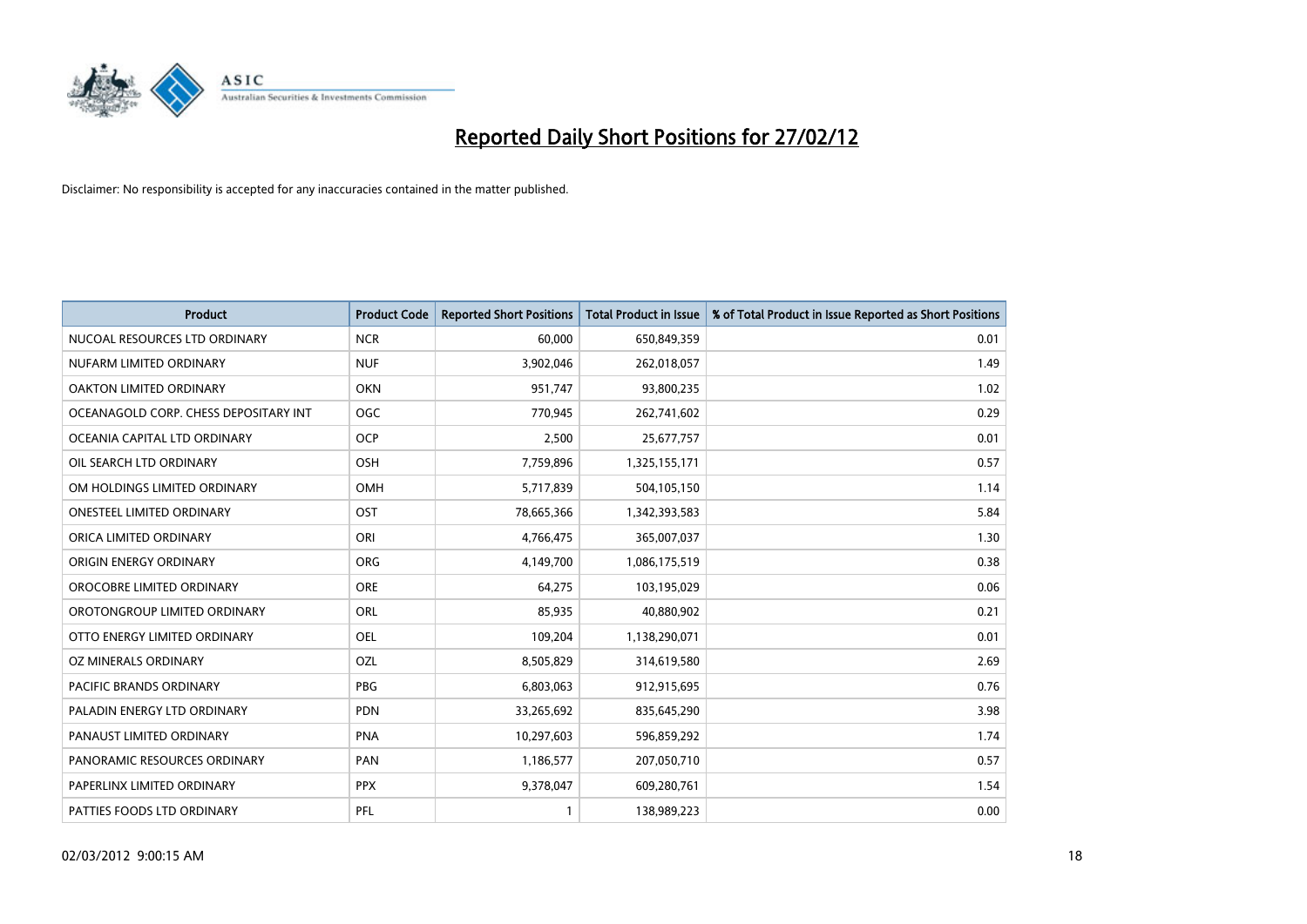

| <b>Product</b>                | <b>Product Code</b> | <b>Reported Short Positions</b> | <b>Total Product in Issue</b> | % of Total Product in Issue Reported as Short Positions |
|-------------------------------|---------------------|---------------------------------|-------------------------------|---------------------------------------------------------|
| PEET LIMITED ORDINARY         | <b>PPC</b>          | 994                             | 320,170,604                   | 0.00                                                    |
| PENINSULA ENERGY LTD ORDINARY | <b>PEN</b>          | 4,205,000                       | 2,136,325,262                 | 0.19                                                    |
| PERILYA LIMITED ORDINARY      | <b>PEM</b>          | 107,767                         | 769,316,426                   | 0.01                                                    |
| PERPETUAL LIMITED ORDINARY    | PPT                 | 2,332,883                       | 41,980,678                    | 5.56                                                    |
| PERSEUS MINING LTD ORDINARY   | PRU                 | 5,152,549                       | 457,502,088                   | 1.11                                                    |
| PETSEC ENERGY ORDINARY        | <b>PSA</b>          | 223,332                         | 235,283,622                   | 0.09                                                    |
| PHARMAXIS LTD ORDINARY        | <b>PXS</b>          | 1,918,802                       | 305,890,989                   | 0.62                                                    |
| PHOTON GROUP LTD ORDINARY     | PGA                 | 250,510                         | 1,540,886,866                 | 0.02                                                    |
| PLATINUM ASSET ORDINARY       | <b>PTM</b>          | 8,080,718                       | 561,347,878                   | 1.44                                                    |
| PLATINUM AUSTRALIA ORDINARY   | PLA                 | 1,363,274                       | 498,718,043                   | 0.27                                                    |
| PLATINUM CAPITAL LTD ORDINARY | <b>PMC</b>          | $\mathbf{1}$                    | 165,756,878                   | 0.00                                                    |
| PMI GOLD CORP CDI 1:1         | <b>PVM</b>          | 8,512                           | 56,771,872                    | 0.01                                                    |
| PMP LIMITED ORDINARY          | <b>PMP</b>          | 29,265                          | 326,543,596                   | 0.01                                                    |
| PORT BOUVARD LIMITED ORDINARY | PBD                 | 6,754                           | 593,868,295                   | 0.00                                                    |
| PREMIER INVESTMENTS ORDINARY  | <b>PMV</b>          | 610,470                         | 155,062,831                   | 0.39                                                    |
| PRIMA BIOMED LTD ORDINARY     | <b>PRR</b>          | 6,020,803                       | 1,064,563,388                 | 0.57                                                    |
| PRIMARY HEALTH CARE ORDINARY  | <b>PRY</b>          | 10,861,283                      | 500,386,679                   | 2.16                                                    |
| PRIME MEDIA GRP LTD ORDINARY  | <b>PRT</b>          | 2                               | 366,330,303                   | 0.00                                                    |
| PRIMEAG AUSTRALIA ORDINARY    | PAG                 | 18,697                          | 266,394,444                   | 0.01                                                    |
| PROGEN PHARMACEUTIC ORDINARY  | PGL                 | 151,596                         | 24,709,097                    | 0.61                                                    |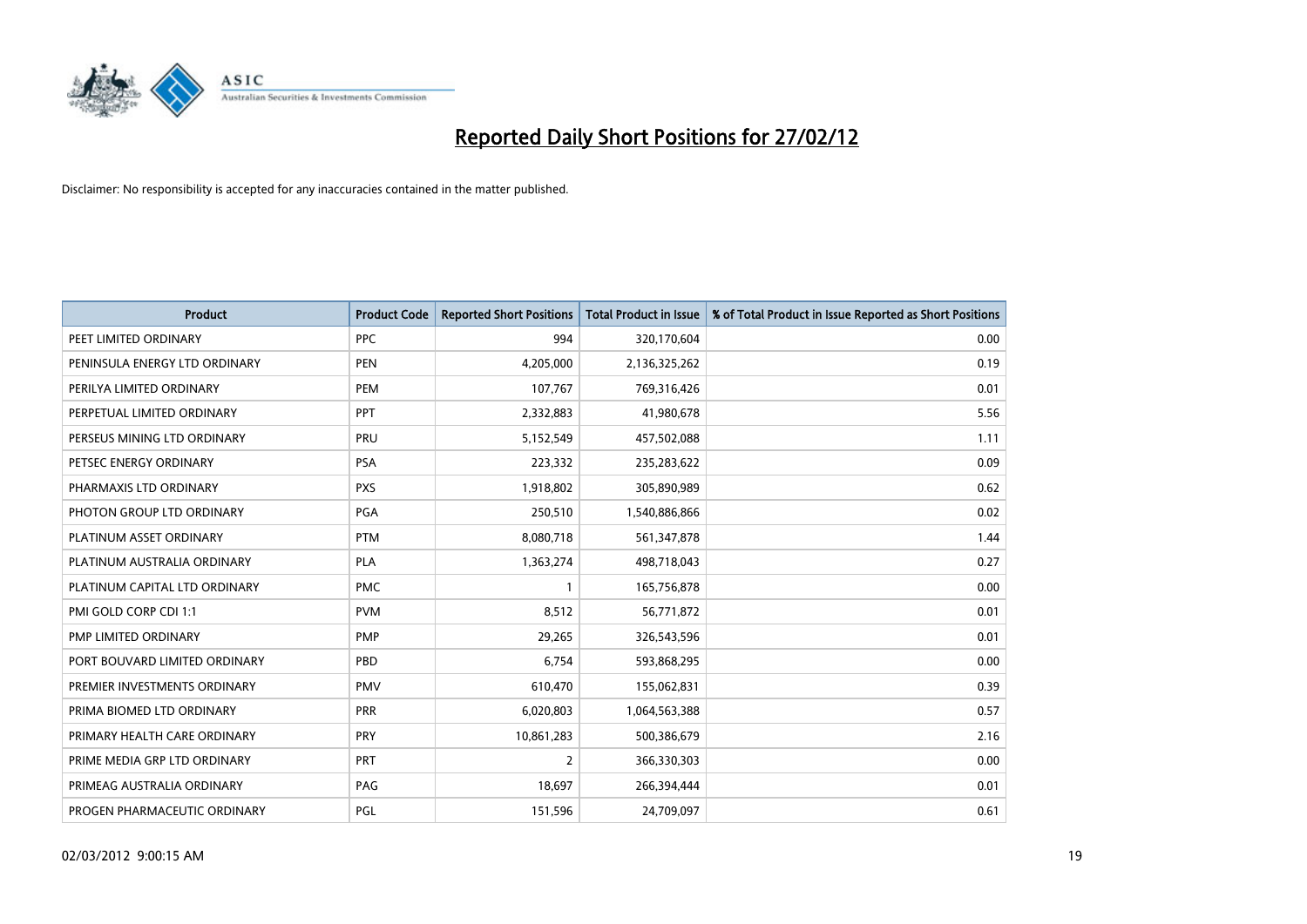

| <b>Product</b>                      | <b>Product Code</b> | <b>Reported Short Positions</b> | <b>Total Product in Issue</b> | % of Total Product in Issue Reported as Short Positions |
|-------------------------------------|---------------------|---------------------------------|-------------------------------|---------------------------------------------------------|
| PROGRAMMED ORDINARY                 | <b>PRG</b>          | 531,127                         | 118,173,778                   | 0.43                                                    |
| PSIVIDA CORP CDI 1:1                | <b>PVA</b>          | 6,878                           | 8,961,741                     | 0.08                                                    |
| <b>QANTAS AIRWAYS ORDINARY</b>      | QAN                 | 37,198,478                      | 2,265,123,620                 | 1.64                                                    |
| OBE INSURANCE GROUP ORDINARY        | <b>OBE</b>          | 22,439,254                      | 1,115,545,692                 | 1.97                                                    |
| OR NATIONAL LIMITED ORDINARY        | <b>ORN</b>          | 22,290,648                      | 2,440,000,000                 | 0.93                                                    |
| ORXPHARMA LTD ORDINARY              | <b>QRX</b>          | 618,331                         | 144,431,648                   | 0.42                                                    |
| <b>QUBE LOGISTICS HLDG ORDINARY</b> | QUB                 | 979,699                         | 889,404,644                   | 0.11                                                    |
| RAMELIUS RESOURCES ORDINARY         | <b>RMS</b>          | 700,744                         | 335,775,519                   | 0.20                                                    |
| RAMSAY HEALTH CARE ORDINARY         | <b>RHC</b>          | 1,466,723                       | 202,081,252                   | 0.70                                                    |
| <b>RCR TOMLINSON ORDINARY</b>       | <b>RCR</b>          | 82,665                          | 133,525,516                   | 0.06                                                    |
| <b>REA GROUP ORDINARY</b>           | <b>REA</b>          | 462,862                         | 131,714,699                   | 0.34                                                    |
| <b>RECKON LIMITED ORDINARY</b>      | <b>RKN</b>          | 807,312                         | 132,839,672                   | 0.61                                                    |
| RED 5 LIMITED ORDINARY              | <b>RED</b>          | 24,547                          | 128,412,536                   | 0.02                                                    |
| RED EMPEROR RESOURCE ORDINARY       | <b>RMP</b>          | 70,000                          | 189,651,380                   | 0.04                                                    |
| <b>RED FORK ENERGY ORDINARY</b>     | <b>RFE</b>          | 82,278                          | 310,229,853                   | 0.02                                                    |
| REDBANK ENERGY LTD ORDINARY         | AEJ                 | 19                              | 786,287                       | 0.00                                                    |
| REED RESOURCES LTD ORDINARY         | <b>RDR</b>          | 268,204                         | 264,742,501                   | 0.10                                                    |
| <b>REGIS RESOURCES ORDINARY</b>     | <b>RRL</b>          | 2,116,347                       | 439,120,407                   | 0.46                                                    |
| RESMED INC CDI 10:1                 | <b>RMD</b>          | 7,474,246                       | 1,556,242,300                 | 0.47                                                    |
| <b>RESOLUTE MINING ORDINARY</b>     | <b>RSG</b>          | 1,899,049                       | 655,620,461                   | 0.28                                                    |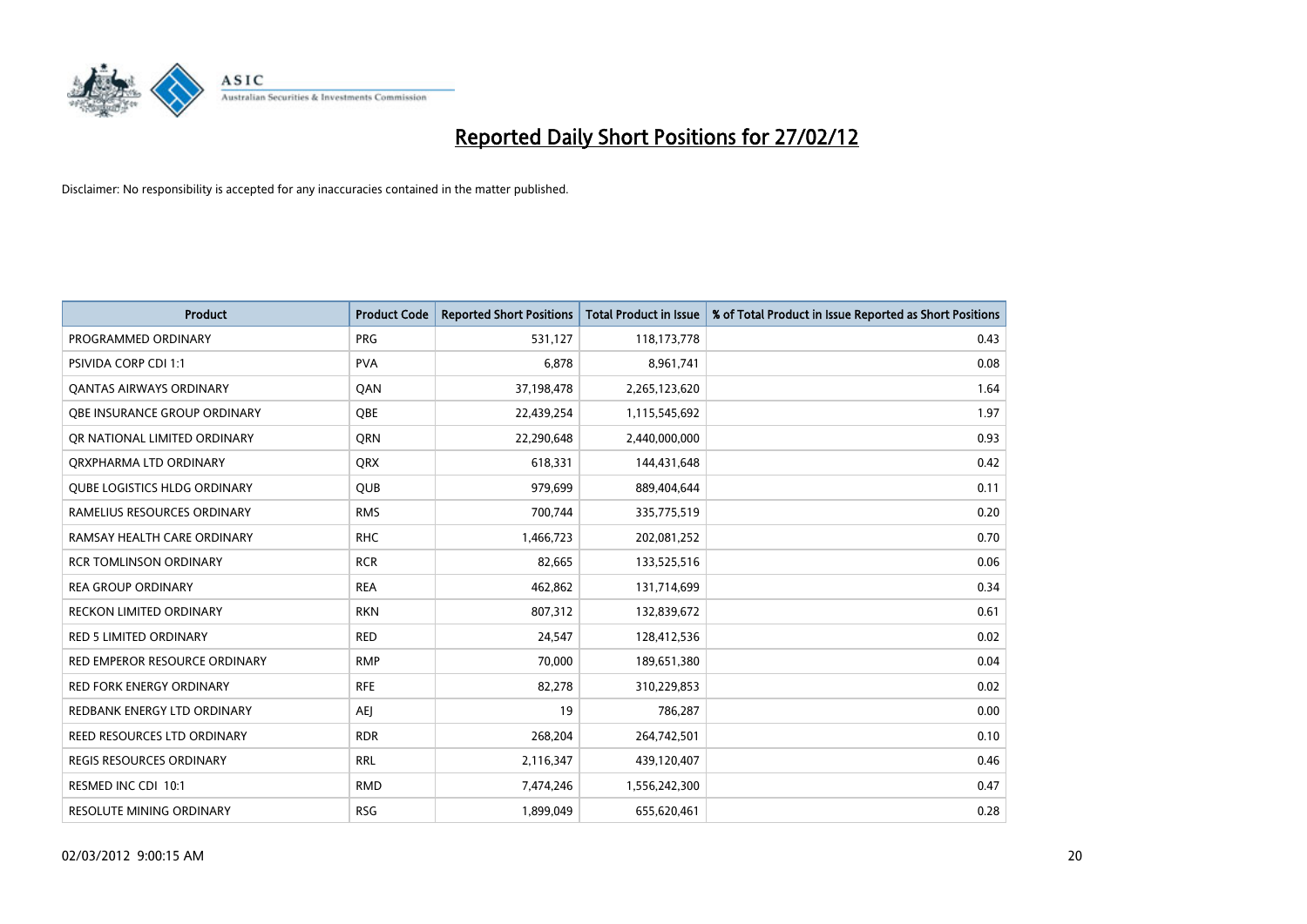

| <b>Product</b>                    | <b>Product Code</b> | <b>Reported Short Positions</b> | <b>Total Product in Issue</b> | % of Total Product in Issue Reported as Short Positions |
|-----------------------------------|---------------------|---------------------------------|-------------------------------|---------------------------------------------------------|
| RESOURCE AND INVEST. ORDINARY     | <b>RNI</b>          | 250,000                         | 124,984,308                   | 0.20                                                    |
| RESOURCE GENERATION ORDINARY      | <b>RES</b>          | 169,363                         | 262,895,652                   | 0.06                                                    |
| REVERSE CORP LIMITED ORDINARY     | <b>REF</b>          | 26,041                          | 92,382,175                    | 0.03                                                    |
| REX MINERALS LIMITED ORDINARY     | <b>RXM</b>          | 927,143                         | 153,847,284                   | 0.60                                                    |
| <b>RHG LIMITED ORDINARY</b>       | <b>RHG</b>          | 31,776                          | 308,483,177                   | 0.01                                                    |
| <b>RIALTO ENERGY ORDINARY</b>     | <b>RIA</b>          | 21,408,161                      | 431,256,264                   | 4.96                                                    |
| RIDLEY CORPORATION ORDINARY       | <b>RIC</b>          | 290                             | 307,817,071                   | 0.00                                                    |
| RIO TINTO LIMITED ORDINARY        | <b>RIO</b>          | 20,668,365                      | 435,758,720                   | 4.72                                                    |
| <b>RIVERCITY MOTORWAY STAPLED</b> | <b>RCY</b>          | 132,000                         | 957,010,115                   | 0.01                                                    |
| ROC OIL COMPANY ORDINARY          | <b>ROC</b>          | 2,176,247                       | 682,506,352                   | 0.32                                                    |
| ROYAL WOLF HOLDINGS ORDINARY      | <b>RWH</b>          | 60,000                          | 100,387,052                   | 0.06                                                    |
| SAI GLOBAL LIMITED ORDINARY       | SAI                 | 3,326,950                       | 202,387,226                   | 1.64                                                    |
| SALMAT LIMITED ORDINARY           | <b>SLM</b>          | 387,016                         | 159,802,174                   | 0.24                                                    |
| SAMSON OIL & GAS LTD ORDINARY     | SSN                 | 2,038,433                       | 1,751,362,420                 | 0.11                                                    |
| SANDFIRE RESOURCES ORDINARY       | <b>SFR</b>          | 1,699,593                       | 151,063,635                   | 1.12                                                    |
| SANTOS LTD ORDINARY               | <b>STO</b>          | 11,609,229                      | 942,488,706                   | 1.23                                                    |
| SARACEN MINERAL ORDINARY          | SAR                 | 122,203                         | 593,993,240                   | 0.03                                                    |
| SEDGMAN LIMITED ORDINARY          | SDM                 | 186,452                         | 212,215,619                   | 0.08                                                    |
| SEEK LIMITED ORDINARY             | <b>SEK</b>          | 19,533,641                      | 337,101,307                   | 5.77                                                    |
| SEGUE RESOURCES ORDINARY          | <b>SEG</b>          | 921,707                         | 462,048,756                   | 0.20                                                    |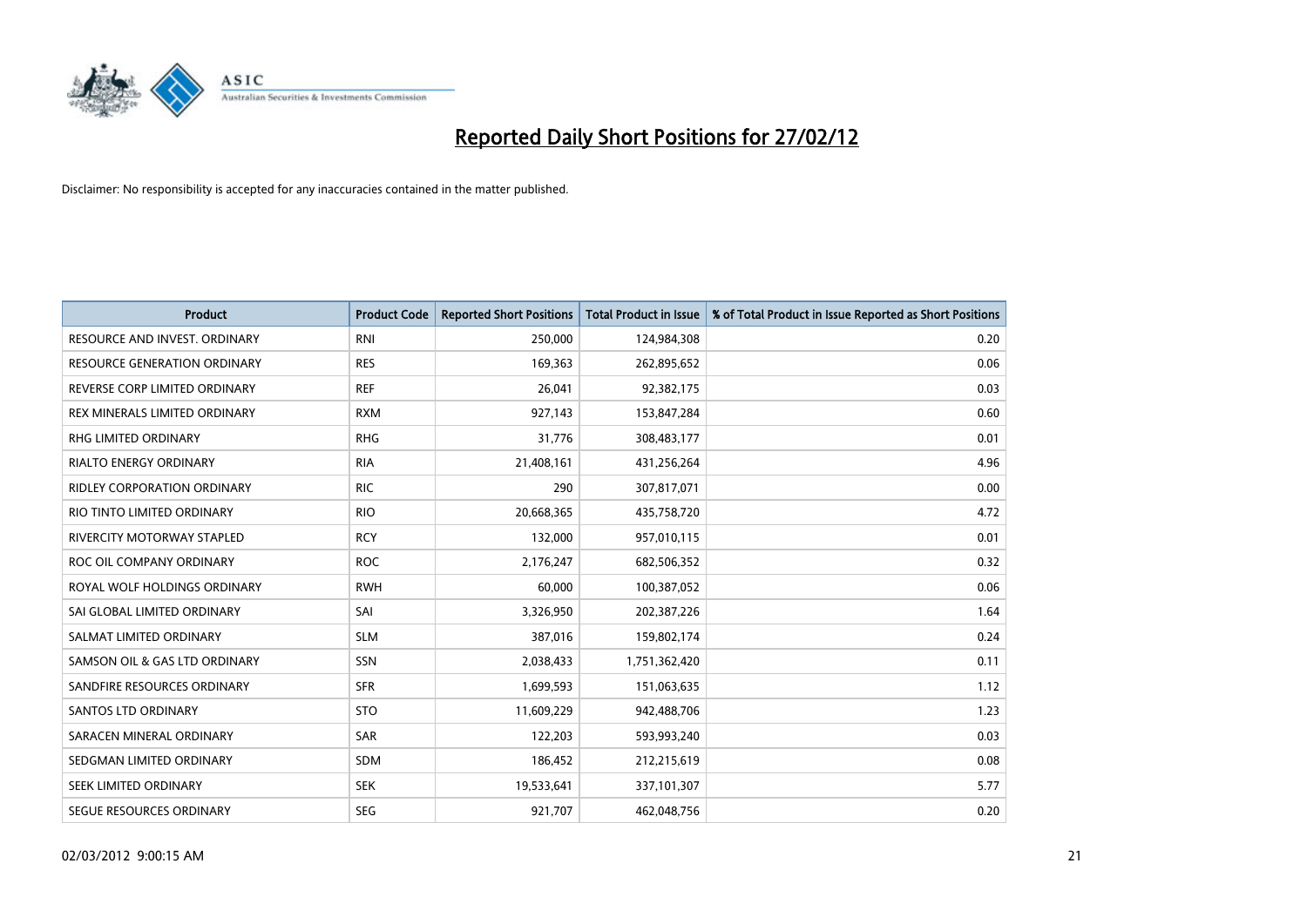

| <b>Product</b>                           | <b>Product Code</b> | <b>Reported Short Positions</b> | <b>Total Product in Issue</b> | % of Total Product in Issue Reported as Short Positions |
|------------------------------------------|---------------------|---------------------------------|-------------------------------|---------------------------------------------------------|
| SELECT HARVESTS ORDINARY                 | SHV                 | 51,380                          | 56,392,664                    | 0.09                                                    |
| SENETAS CORPORATION ORDINARY             | <b>SEN</b>          | 756,999                         | 463,105,195                   | 0.16                                                    |
| SENEX ENERGY LIMITED ORDINARY            | <b>SXY</b>          | 595,721                         | 923,797,416                   | 0.06                                                    |
| SERVCORP LIMITED ORDINARY                | SRV                 | 77,502                          | 98,440,807                    | 0.08                                                    |
| SERVICE STREAM ORDINARY                  | <b>SSM</b>          | 344,663                         | 283,418,867                   | 0.12                                                    |
| SEVEN GROUP HOLDINGS ORDINARY            | <b>SVW</b>          | 769,391                         | 306,410,281                   | 0.24                                                    |
| SEVEN WEST MEDIA LTD ORDINARY            | <b>SWM</b>          | 8,683,011                       | 645,719,542                   | 1.34                                                    |
| SIGMA PHARMACEUTICAL ORDINARY            | <b>SIP</b>          | 12,969,665                      | 1,178,626,572                 | 1.10                                                    |
| SILEX SYSTEMS ORDINARY                   | <b>SLX</b>          | 611,641                         | 170,133,997                   | 0.36                                                    |
| SILVER LAKE RESOURCE ORDINARY            | <b>SLR</b>          | 580,606                         | 220,264,064                   | 0.27                                                    |
| SIMS METAL MGMT LTD ORDINARY             | SGM                 | 4,704,891                       | 205,851,182                   | 2.27                                                    |
| SINGAPORE TELECOMM. CHESS DEPOSITARY INT | SGT                 | 9,383,783                       | 183,608,625                   | 5.10                                                    |
| SIRIUS RESOURCES NL ORDINARY             | <b>SIR</b>          | 82,500                          | 150,934,586                   | 0.05                                                    |
| SIRTEX MEDICAL ORDINARY                  | <b>SRX</b>          | 50                              | 55,768,136                    | 0.00                                                    |
| SKILLED GROUP LTD ORDINARY               | <b>SKE</b>          | 374,950                         | 233,487,276                   | 0.16                                                    |
| SKY CITY ENTERTAIN, ORDINARY             | <b>SKC</b>          | 2,147                           | 576,958,340                   | 0.00                                                    |
| SMS MANAGEMENT, ORDINARY                 | <b>SMX</b>          | 621,967                         | 68,290,180                    | 0.90                                                    |
| SONIC HEALTHCARE ORDINARY                | SHL                 | 6,699,088                       | 389,969,875                   | 1.70                                                    |
| SOUL PATTINSON (W.H) ORDINARY            | SOL                 | 136                             | 239,395,320                   | 0.00                                                    |
| SOUTH BOULDER MINES ORDINARY             | <b>STB</b>          | 118,117                         | 116,082,826                   | 0.10                                                    |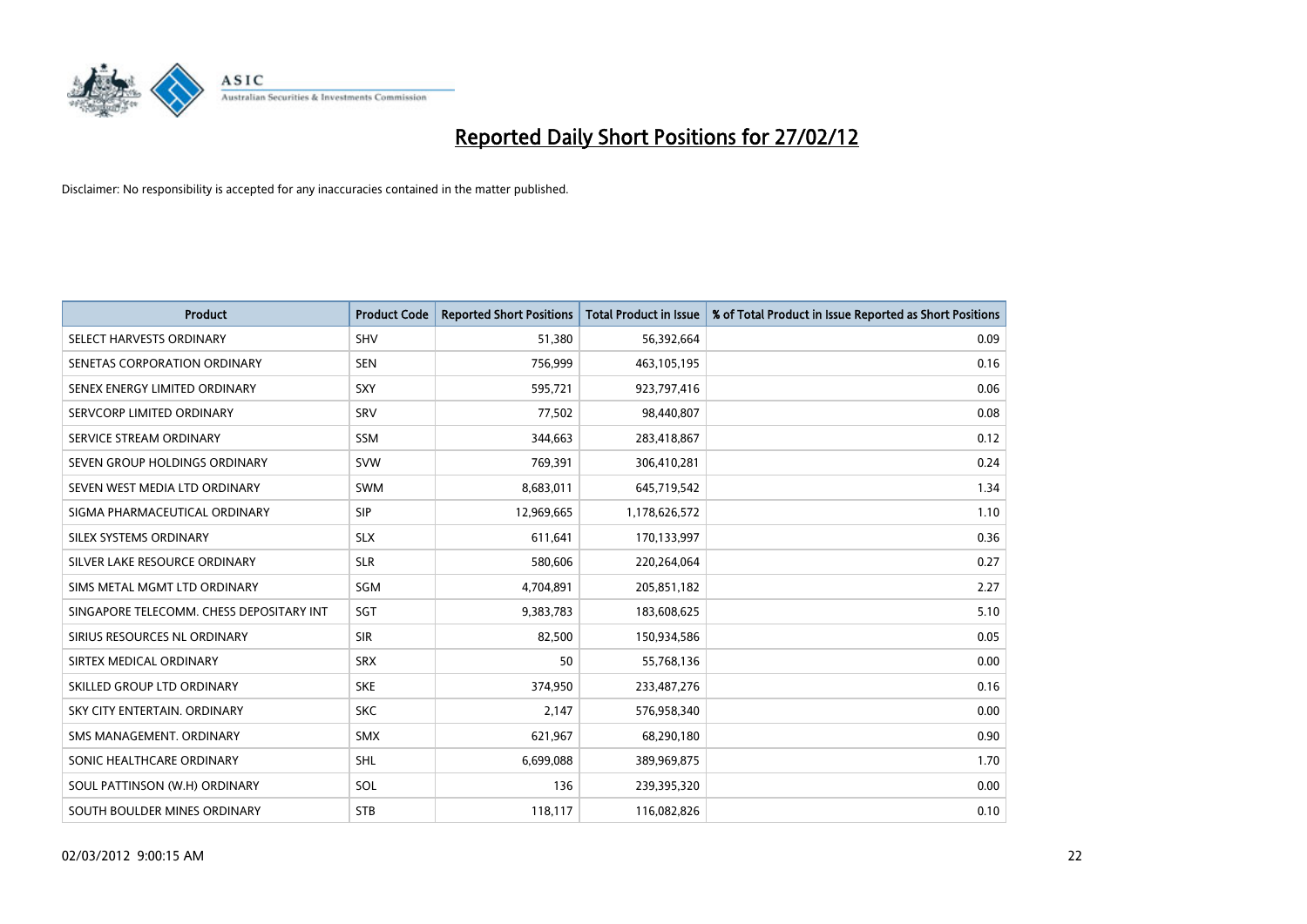

| <b>Product</b>                           | <b>Product Code</b> | <b>Reported Short Positions</b> | <b>Total Product in Issue</b> | % of Total Product in Issue Reported as Short Positions |
|------------------------------------------|---------------------|---------------------------------|-------------------------------|---------------------------------------------------------|
| SP AUSNET STAPLED SECURITIES             | <b>SPN</b>          | 2,639,907                       | 2,896,219,682                 | 0.08                                                    |
| SPARK INFRASTRUCTURE STAPLED NOTE & UNIT | SKI                 | 21,105,999                      | 1,326,734,264                 | 1.58                                                    |
| SPDR 200 FUND ETF UNITS                  | <b>STW</b>          | 13,308                          | 51,538,531                    | 0.03                                                    |
| SPECIALTY FASHION ORDINARY               | <b>SFH</b>          | 2,609,600                       | 192,086,121                   | 1.36                                                    |
| SPOTLESS GROUP LTD ORDINARY              | SPT                 | 911,169                         | 265,454,407                   | 0.34                                                    |
| ST BARBARA LIMITED ORDINARY              | SBM                 | 4,688,252                       | 325,615,389                   | 1.44                                                    |
| STANMORE COAL LTD ORDINARY               | <b>SMR</b>          | 17,231                          | 159,973,418                   | 0.01                                                    |
| STARPHARMA HOLDINGS ORDINARY             | SPL                 | 2,168,077                       | 280,732,451                   | 0.76                                                    |
| STH AMERICAN COR LTD ORDINARY            | SAY                 | 9,200                           | 257,785,604                   | 0.00                                                    |
| STHN CROSS MEDIA ORDINARY                | <b>SXL</b>          | 16,168,567                      | 705,766,444                   | 2.30                                                    |
| STOCKLAND UNITS/ORD STAPLED              | <b>SGP</b>          | 23,065,514                      | 2,316,449,153                 | 0.97                                                    |
| STRAITS RES LTD. ORDINARY                | SRQ                 | 1,133,117                       | 373,496,141                   | 0.30                                                    |
| STW COMMUNICATIONS ORDINARY              | SGN                 | 565,764                         | 362,798,351                   | 0.15                                                    |
| <b>SUNCORP GROUP LTD ORDINARY</b>        | <b>SUN</b>          | 14,423,704                      | 1,286,600,980                 | 1.11                                                    |
| SUNDANCE ENERGY ORDINARY                 | <b>SEA</b>          | 55,760                          | 277,098,474                   | 0.02                                                    |
| SUNDANCE RESOURCES ORDINARY              | SDL                 | 9,339,314                       | 2,933,234,505                 | 0.32                                                    |
| SUNLAND GROUP LTD ORDINARY               | <b>SDG</b>          | 99,322                          | 201,578,526                   | 0.05                                                    |
| SUPER RET REP LTD ORDINARY               | SUL                 | 1,958,607                       | 194,754,593                   | 1.00                                                    |
| SWICK MINING ORDINARY                    | <b>SWK</b>          | 1,548                           | 237,024,970                   | 0.00                                                    |
| SYD AIRPORT STAPLED US PROHIBIT.         | SYD                 | 13,302,747                      | 1,861,210,782                 | 0.69                                                    |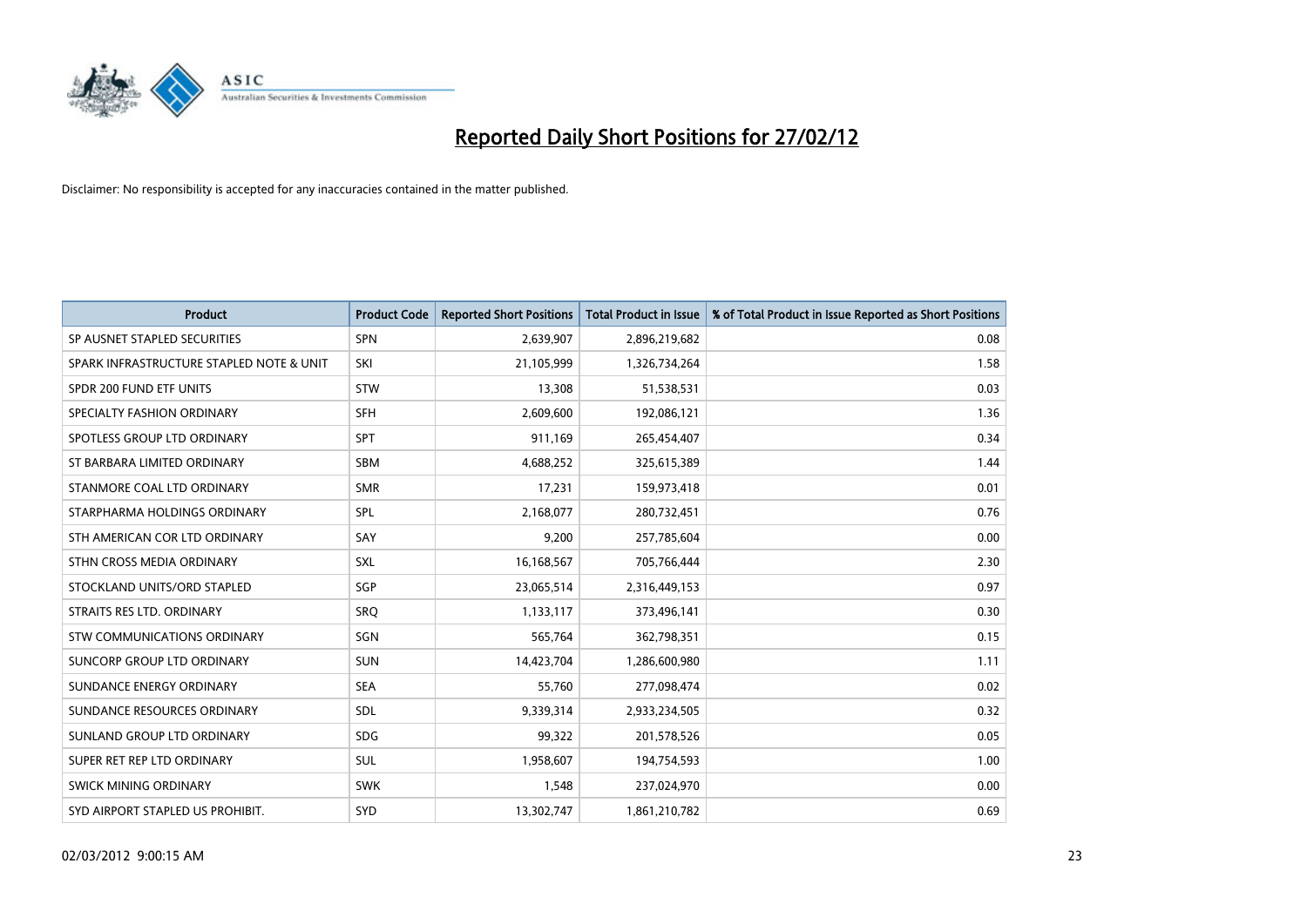

| <b>Product</b>                       | <b>Product Code</b> | <b>Reported Short Positions</b> | <b>Total Product in Issue</b> | % of Total Product in Issue Reported as Short Positions |
|--------------------------------------|---------------------|---------------------------------|-------------------------------|---------------------------------------------------------|
| SYMEX HOLDINGS ORDINARY              | <b>SYM</b>          | 6.633                           | 191,593,493                   | 0.00                                                    |
| TABCORP HOLDINGS LTD ORDINARY        | TAH                 | 14,909,561                      | 712,805,880                   | 2.12                                                    |
| <b>TALENT2 INTERNATION ORDINARY</b>  | <b>TWO</b>          | 3,708                           | 147,403,701                   | 0.00                                                    |
| TAP OIL LIMITED ORDINARY             | <b>TAP</b>          | 2,790,602                       | 240,995,311                   | 1.15                                                    |
| TASSAL GROUP LIMITED ORDINARY        | <b>TGR</b>          | 120,631                         | 146,304,404                   | 0.08                                                    |
| <b>TATTS GROUP LTD ORDINARY</b>      | <b>TTS</b>          | 20,548,010                      | 1,340,758,701                 | 1.54                                                    |
| TELECOM CORPORATION ORDINARY         | <b>TEL</b>          | 6,634,828                       | 1,925,427,596                 | 0.34                                                    |
| TELSTRA CORPORATION. ORDINARY        | <b>TLS</b>          | 48,280,105                      | 12,443,074,357                | 0.36                                                    |
| TEN NETWORK HOLDINGS ORDINARY        | <b>TEN</b>          | 63,208,231                      | 1,045,236,720                 | 6.05                                                    |
| TERANGA GOLD CORP CDI 1:1            | <b>TGZ</b>          | 115,766                         | 156,036,331                   | 0.06                                                    |
| TFS CORPORATION LTD ORDINARY         | <b>TFC</b>          | 79,718                          | 279,621,829                   | 0.03                                                    |
| THAKRAL HOLDINGS GRP ORDINARY/UNIT   | <b>THG</b>          | $\overline{2}$                  | 585,365,014                   | 0.00                                                    |
| THE REJECT SHOP ORDINARY             | <b>TRS</b>          | 1,668,423                       | 26,071,170                    | 6.39                                                    |
| THOR MINING PLC CHESS DEPOSITARY 1:1 | <b>THR</b>          | 2,307                           | 222,489,120                   | 0.00                                                    |
| THORN GROUP LIMITED ORDINARY         | <b>TGA</b>          | 80,042                          | 146,374,703                   | 0.04                                                    |
| TIGER RESOURCES ORDINARY             | <b>TGS</b>          | 2,549,004                       | 671,610,549                   | 0.37                                                    |
| TISHMAN SPEYER UNITS                 | <b>TSO</b>          | 61,047                          | 338,440,904                   | 0.02                                                    |
| TNG LIMITED ORDINARY                 | <b>TNG</b>          | 4,321                           | 344,611,705                   | 0.00                                                    |
| TOLL HOLDINGS LTD ORDINARY           | <b>TOL</b>          | 26,873,842                      | 717,133,875                   | 3.72                                                    |
| TORO ENERGY LIMITED ORDINARY         | <b>TOE</b>          | 35,404                          | 975,436,676                   | 0.00                                                    |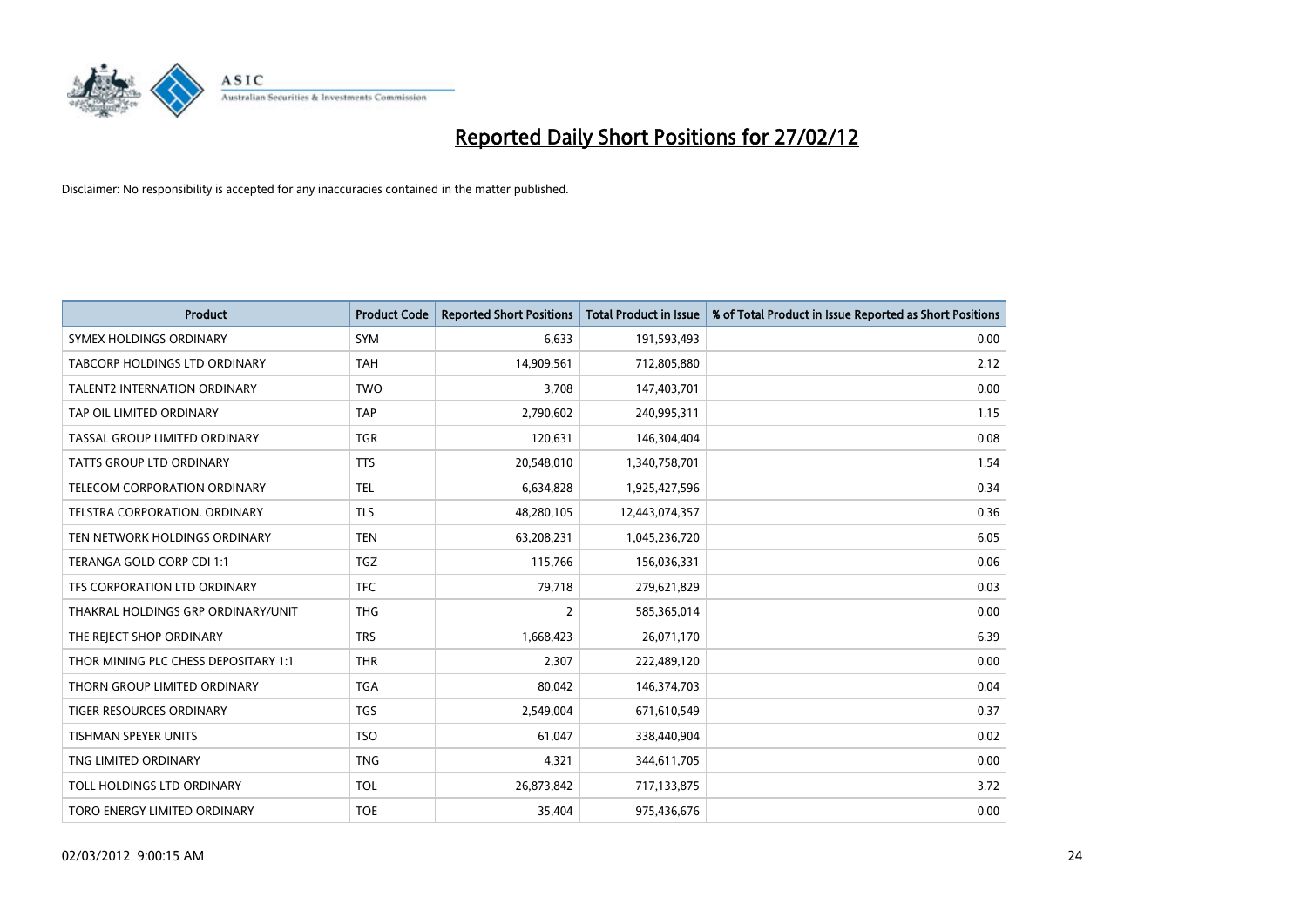

| <b>Product</b>                       | <b>Product Code</b> | <b>Reported Short Positions</b> | <b>Total Product in Issue</b> | % of Total Product in Issue Reported as Short Positions |
|--------------------------------------|---------------------|---------------------------------|-------------------------------|---------------------------------------------------------|
| <b>TOWER LIMITED ORDINARY</b>        | <b>TWR</b>          | 689,519                         | 266,371,322                   | 0.26                                                    |
| TOX FREE SOLUTIONS ORDINARY          | <b>TOX</b>          | 127,260                         | 111,195,608                   | 0.11                                                    |
| TPG TELECOM LIMITED ORDINARY         | <b>TPM</b>          | 2,647,055                       | 793,808,141                   | 0.32                                                    |
| TRADE ME GROUP ORDINARY              | <b>TME</b>          | 555                             | 395,745,510                   | 0.00                                                    |
| <b>TRANSFIELD SERVICES ORDINARY</b>  | <b>TSE</b>          | 3,247,828                       | 544,587,035                   | 0.58                                                    |
| TRANSPACIFIC INDUST, ORDINARY        | <b>TPI</b>          | 5,447,280                       | 1,578,209,025                 | 0.34                                                    |
| TRANSURBAN GROUP TRIPLE STAPLED SEC. | <b>TCL</b>          | 5,830,727                       | 1,458,321,112                 | 0.37                                                    |
| TREASURY WINE ESTATE ORDINARY        | <b>TWE</b>          | 20,361,426                      | 647,227,144                   | 3.14                                                    |
| TRINITY GROUP STAPLED SECURITIES     | <b>TCO</b>          | 3,419                           | 193,235,631                   | 0.00                                                    |
| TROY RESOURCES LTD ORDINARY          | <b>TRY</b>          | 443,604                         | 88,879,149                    | 0.49                                                    |
| UGL LIMITED ORDINARY                 | UGL                 | 4,757,026                       | 166,315,038                   | 2.85                                                    |
| UNILIFE CORPORATION CDI 6:1          | <b>UNS</b>          | 215,301                         | 266,559,954                   | 0.07                                                    |
| UXC LIMITED ORDINARY                 | <b>UXC</b>          | 478                             | 304,995,791                   | 0.00                                                    |
| <b>VDM GROUP LIMITED ORDINARY</b>    | <b>VMG</b>          | 11,116                          | 933,584,567                   | 0.00                                                    |
| <b>VENTURE MINERALS ORDINARY</b>     | <b>VMS</b>          | 284,422                         | 232,468,592                   | 0.12                                                    |
| <b>VIEW RESOURCES LTD ORDINARY</b>   | <b>VRE</b>          | 1,760                           | 881,953,670                   | 0.00                                                    |
| VIRGIN AUS HLDG LTD ORDINARY         | VAH                 | 4,940,776                       | 2,210,197,600                 | 0.22                                                    |
| VITA GROUP LTD ORDINARY              | <b>VTG</b>          | 75,190                          | 142,499,800                   | 0.05                                                    |
| VITERRA INC CDI 1:1                  | <b>VTA</b>          | 3,828                           | 68,629,939                    | 0.01                                                    |
| <b>WATPAC LIMITED ORDINARY</b>       | <b>WTP</b>          | 21,160                          | 184,594,526                   | 0.00                                                    |